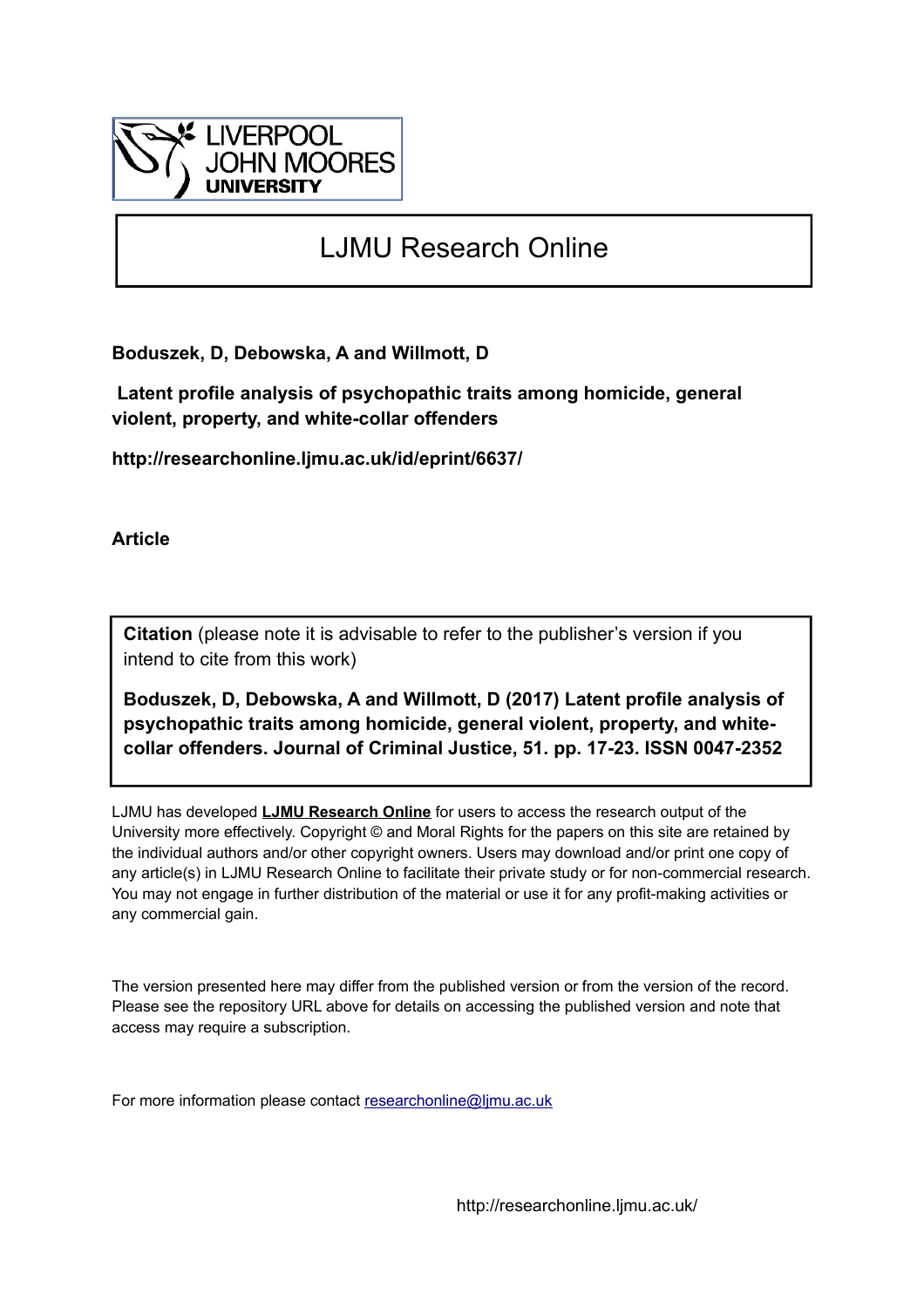# Latent profile analysis of psychopathic traits among homicide, general violent, property, and white-collar offenders

Daniel Boduszek<sup>1, 2</sup>, Agata Debowska<sup>3</sup>, & Dominic Willmott<sup>1</sup>

# Author Note:

<sup>1</sup> University of Huddersfield, Huddersfield, UK <sup>2</sup> SWPS University of Social Sciences and Humanities, Katowice, Poland <sup>3</sup> Liverpool John Moores University, Liverpool, UK

Paper accepted for publication in *Journal of Criminal Justice*

Conflict of Interest: Authors declare that they have no conflict of interest.

Correspondence concerning this article should be addresses to Prof Daniel Boduszek, University of Huddersfield, Department of Psychology, Edith Key Building, Queensgate, Huddersfield, HD1 3DH, United Kingdom, contact email: d.boduszek@hud.ac.uk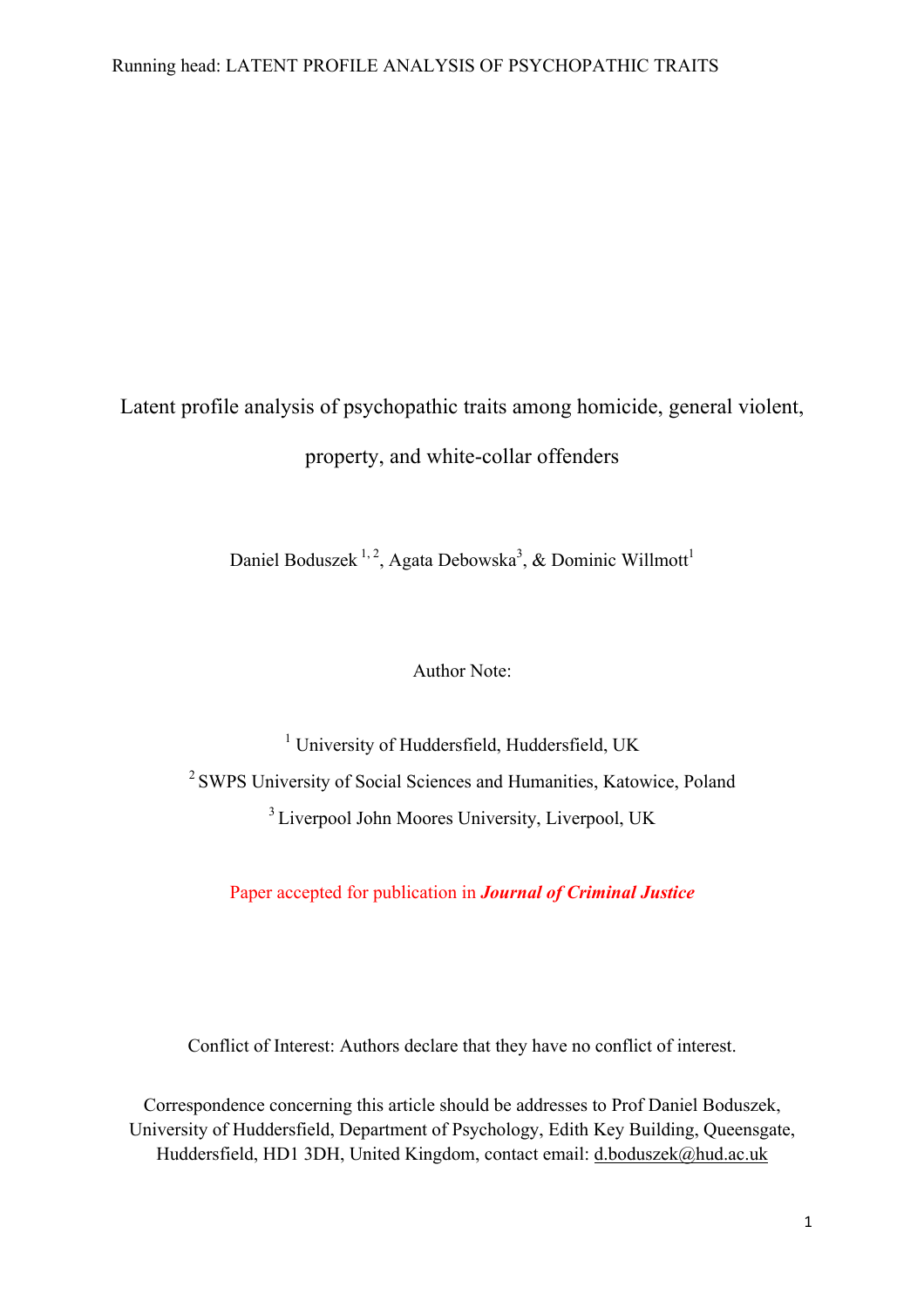#### **Abstract**

*Purpose:* The aim of this study was to identify meaningful subtypes of psychopathic traits among prisoners. Another aim was to estimate the association between psychopathy class membership and type of offending (homicide, general violent, property, and white-collar offences).

*Methods:* A systematically selected representative sample of 1,126 adult male prisoners completed a personality-based self-report measure of psychopathy, the Psychopathic Personality Traits Scale (PPTS).

*Results:* Latent profile analysis revealed five distinct classes of psychopathic traits: a "high psychopathy group" (7.1%)", a "moderate psychopathy group" (10.8%), a "high interpersonal manipulation group" (20.8%), a "moderate affective/cognitive responsiveness group" (16.8%), and a "low psychopathy group" (44.6%). Multinominal logistic regression showed that general violent offenders were most likely to belong in the high psychopathy group, whereas property and white-collar criminals were most likely to be the members of the high interpersonal manipulation group.

*Conclusions:* Findings suggest that most inmates, even those detained in maximum and medium security units, do not meet the diagnostic criteria for psychopathy. The significance of the present findings is discussed in relation to past and future research as well as clinical practice.

*Key words*: Psychopathy; Psychopathic Personality Traits Scale (PPTS); Latent profile analysis; Type of offenders; Prison study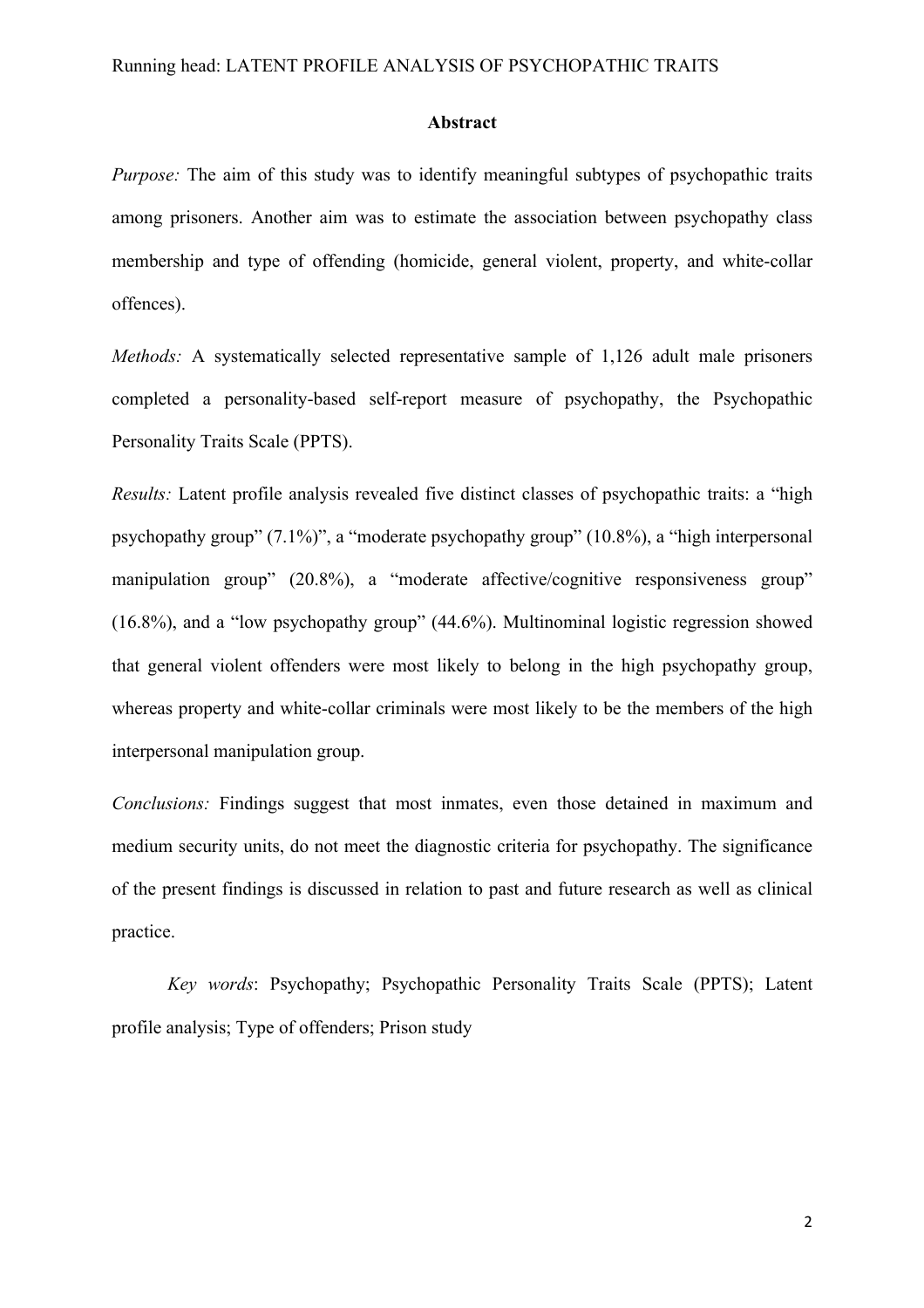Psychopathy is a multi-faceted personality disorder which is commonly presented to consist of a set of interpersonal (e.g., deceitfulness, superficial charm, grandiosity), affective (e.g., lack of empathy, remorse, or guilt), lifestyle (e.g. impulsivity, irresponsibility), and behavioral (e.g., social deviance, criminality) traits (Hare & Neumann, 2008). This conceptualization of psychopathy is usually assessed using the Psychopathy Checklist (PCL; Hare, 1980), its updated form, the Psychopathy Checklist – Revised (PCL-R; Hare, 1991, 2003), or the self-report equivalent, the Self-Report Psychopathy Scale (SRP; Hare, 1985)<sup>1</sup>.

Psychopathy is frequently studied in relation to criminal and antisocial activities and, due to its predictive utility for such behavior, has been posited as a crucial psychological construct within the criminal justice system (see DeLisi, 2016; Hart & Hare, 1997). Indeed, the personality disorder has been revealed to predict violent recidivism (see Dhingra & Boduszek, 2013 for a review; Hart, Kropp, & Hare, 1988; McCuish, Corrado, Hart, & DeLisi, 2015; Serin, 1996; Serin & Amos, 1995; Serin, Peters, & Barbaree, 1990) as well as sexual reoffending (Furr, 1993; Olver & Wong, 2015; Quinsey, Rice, & Harris, 1995; Rice, Harris, & Quinsey, 1990), and has been associated with higher rates of crime (Hicks, Vaidyanathan & Patrick, 2010). While the PCL-R-based estimated prevalence of psychopathy in the general population is between  $0.3-2\%$ <sup>2</sup> (males:  $1-2\%$ , females:  $0.3-0.7\%$ ; Patrick & Drislane, 2015), the occurrence of psychopathy in the federal offender population is suggested to oscillate between 15–25% (Lilienfeld & Arkowitz, 2007; Woodworth & Porter, 2002). Those rates, however, were noted to differ for various types of offenders. For example, between 10-15% of violent and sexual offenders (Ogloff, 2006) and approximately 35% of homicide offenders

<sup>&</sup>lt;sup>1</sup> The SRP-III, sometimes also referred to as SRP-IV, (Paulhus, Neumann,  $\&$  Hare, 2016) is the most recent version of the scale.

 $2$  Nevertheless, it is worth to note here that Colins, Fanti, Salekin, and Andershed (2016), using latent profile analysis to identify subgroups of psychopathic personality among a large community sample, demonstrated that as much as 12% of respondents belonged in a psychopathic personality group.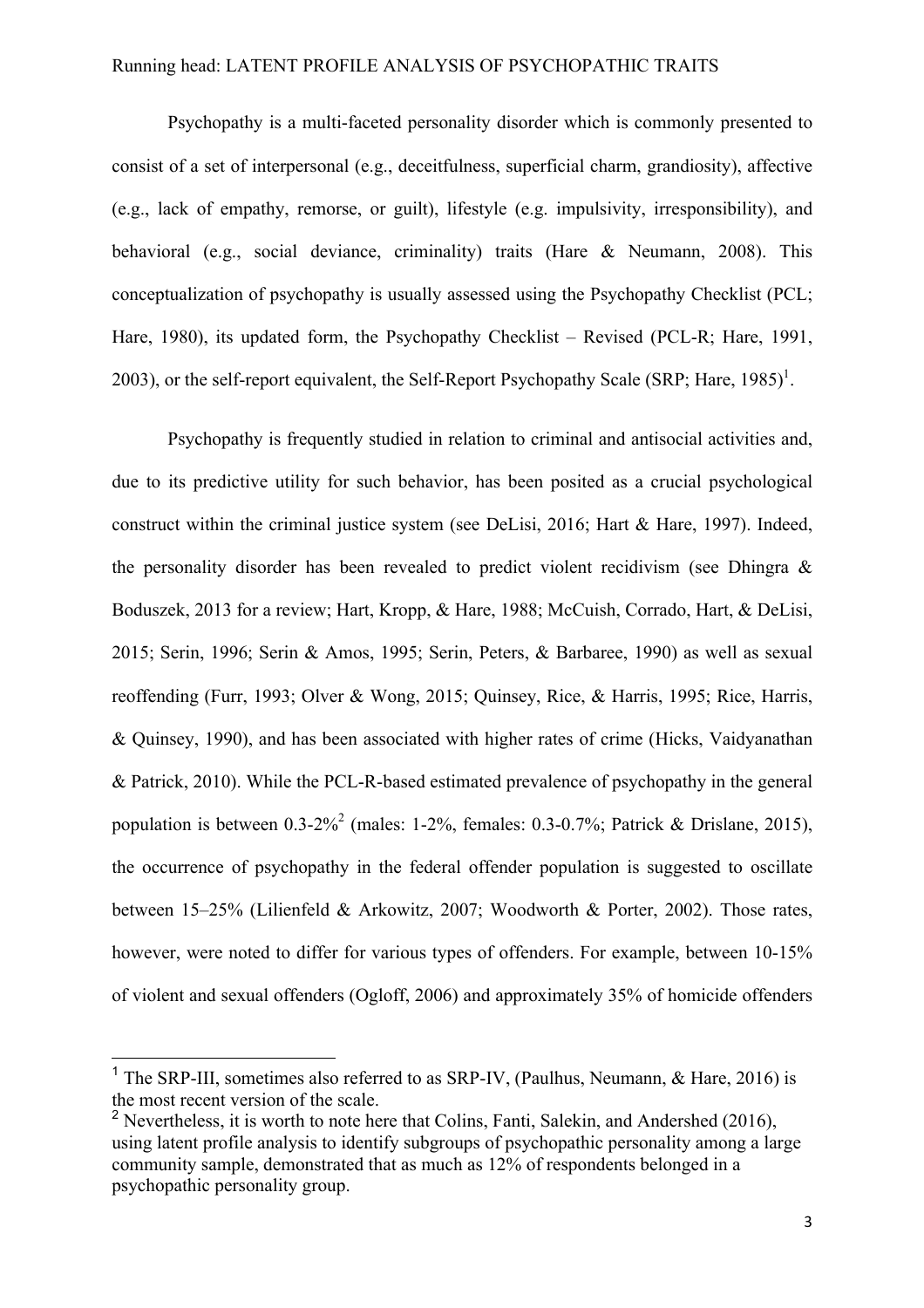(Hodgins, Mednick, Brenann, Schulsiger, & Engberg, 1996) were found to have elevated psychopathy scores.

Nonetheless, although the PCL-R scores were most often suggested to be best captured by a four-factor model, reflecting interpersonal, affective, lifestyle, and antisocial characteristics (e.g., León-Mayer, Folino, Neumann, & Hare, 2015; Mokros *et al*., 2011; Neumann, Hare, & Johansson, 2013; Neumann, Hare, & Pardini, 2014), studies into the prevalence of psychopathy tend to utilize total scale scores. Similarly, cut-off points used to diagnose the condition rely on the sum of scores rather than ratings obtained on these separate dimensions. Such an approach to measurement and diagnosis assumes variations in trait intensity (quantitative differences) but not in the constellation of psychopathic traits (qualitative differences) across individuals, which remains inconsistent with the literature (Colins, Fanti, Salekin, & Andershed, 2016). To elaborate, Karpman (1941) introduced the distinction between primary and secondary psychopathy, which differ in etiology and expression of symptoms. While secondary psychopaths act impulsively and their demeanor is driven by such negative emotions as hatred or anger, the behavior of primary psychopaths is more instrumental, cool, and intentional (Karpman, 1948). Arieti (1963), on the other hand, argued for psychopathy subtypes which vary in interpersonal and aggressive behaviors.

Given that various subtypes of psychopathy may be differentially associated with criminal and non-criminal behavior, the ability to distinguish between them appears vital for risk assessment, prevention, and treatment (Brinkley, Newman, Widiger & Lynam, 2004). In order to empirically test whether meaningful variants of psychopathy can be distinguished, some recent research has utilized model-based clustering and latent profile/class analysis. This resulted in recovering two (e.g., Claes *et al*., 2014; Drislane *et al*., 2014; Lee & Salekin, 2010; Skeem, Johansson, Andershed, Kerr, & Louden, 2007; Vaughn, Edens, Howard, & Smith, 2009), three (Dembo *et al*., 2007; Mokros *et al*., 2015), four (Dhingra, Boduszek, &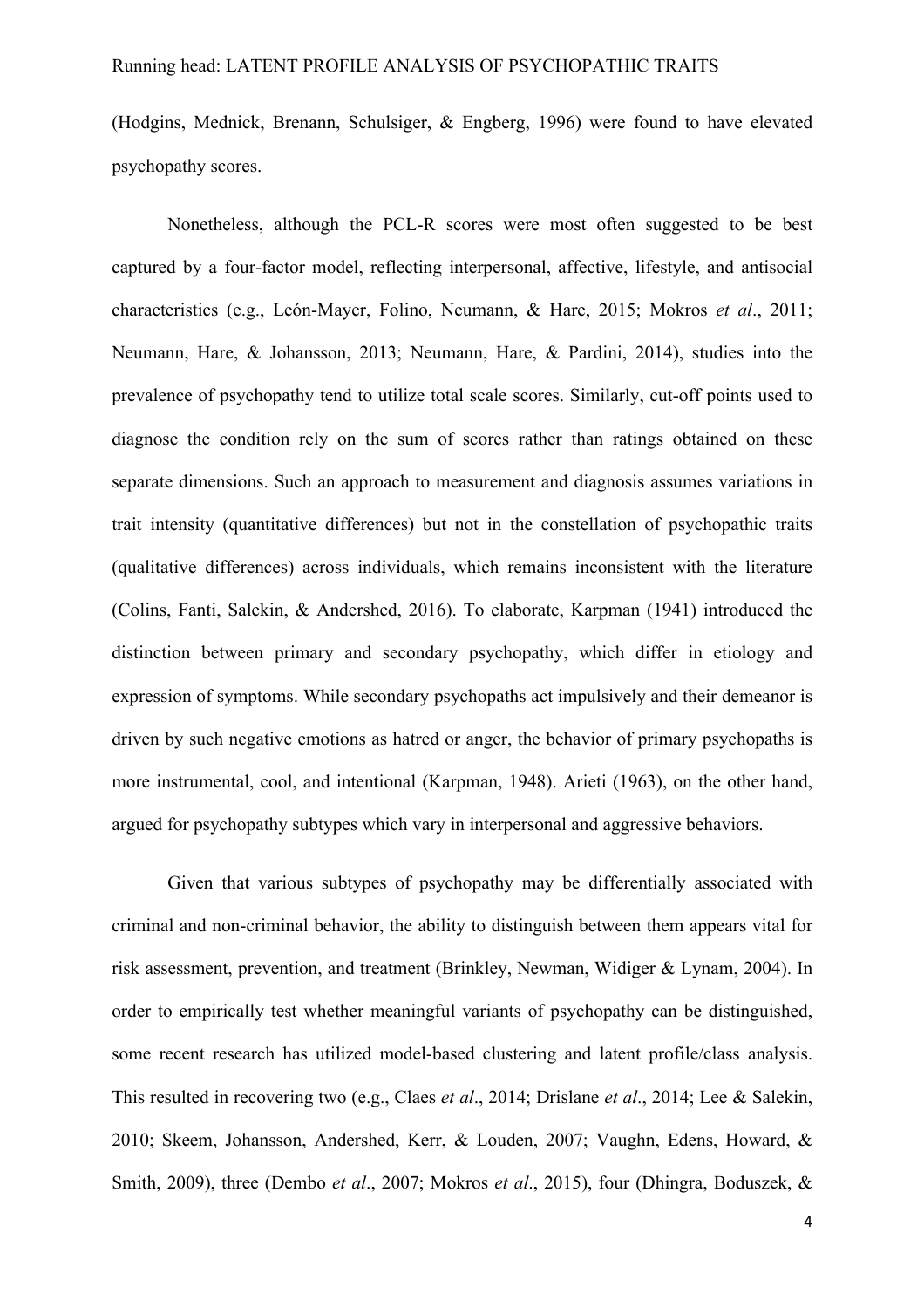Kola-Palmer, 2015), five (Coid, Freestone, & Ullrich, 2012; Colins *et al*., 2016), or six (Falkenbach, Stern, & Creevy, 2014) subgroups of psychopathy, across criminal and noncriminal populations. To elaborate, the above cited research which recognized two variants was largely congruent with Karpman's (1948) primary and secondary psychopathy theory. Colins *et al*. (2016), using data obtained from 2,500 young Swedish adults (aged 20-24 years), identified a psychopathic personality group which, compared with four remaining types, demonstrated significantly higher levels of aggression, offending, internalizing problems, substance use, and maltreatment. Interestingly, females in the psychopathic personality group were more likely to report exposure to sexual abuse and emotional difficulties than their male counterparts. Further, in a study within a sample of adult male offenders, Mokros *et al*. (2015) proposed a solution with three latent classes. Although an eight-class solution was statistically superior (based on Bayesian information criterion; BIC), the researchers did not construe it as parsimonious. In another above-cited study which uncovered three latent classes of psychopathy among 203 incarcerated youths, the groups different quantitatively (low, moderate, and high psychopathy) but not qualitatively. High psychopathy class membership predicted increased criminal thinking scores (Dembo *et al*., 2007). Finally, some prior investigations were limited to samples of individuals whose psychopathy scores were particularly high ( $\geq$  27, as indexed using the PCL-R<sup>3</sup>) (e.g., Mokros *et al*., 2015; Skeem *et al*., 2007). Relying on the PCL-R total scores, however, could have led to exclusion of participants scoring high on core interpersonal/affective but low on lifestyle/antisocial traits of psychopathy, resulting in skewed findings.

In keeping with the abovementioned limitation, it has been suggested that the current formulation of psychopathy is weighted too heavily towards indicators of behavioral

<sup>&</sup>lt;sup>3</sup> The threshold for diagnosing psychopathy suggested in the PCL-R manual is 30 (Hare, 2003).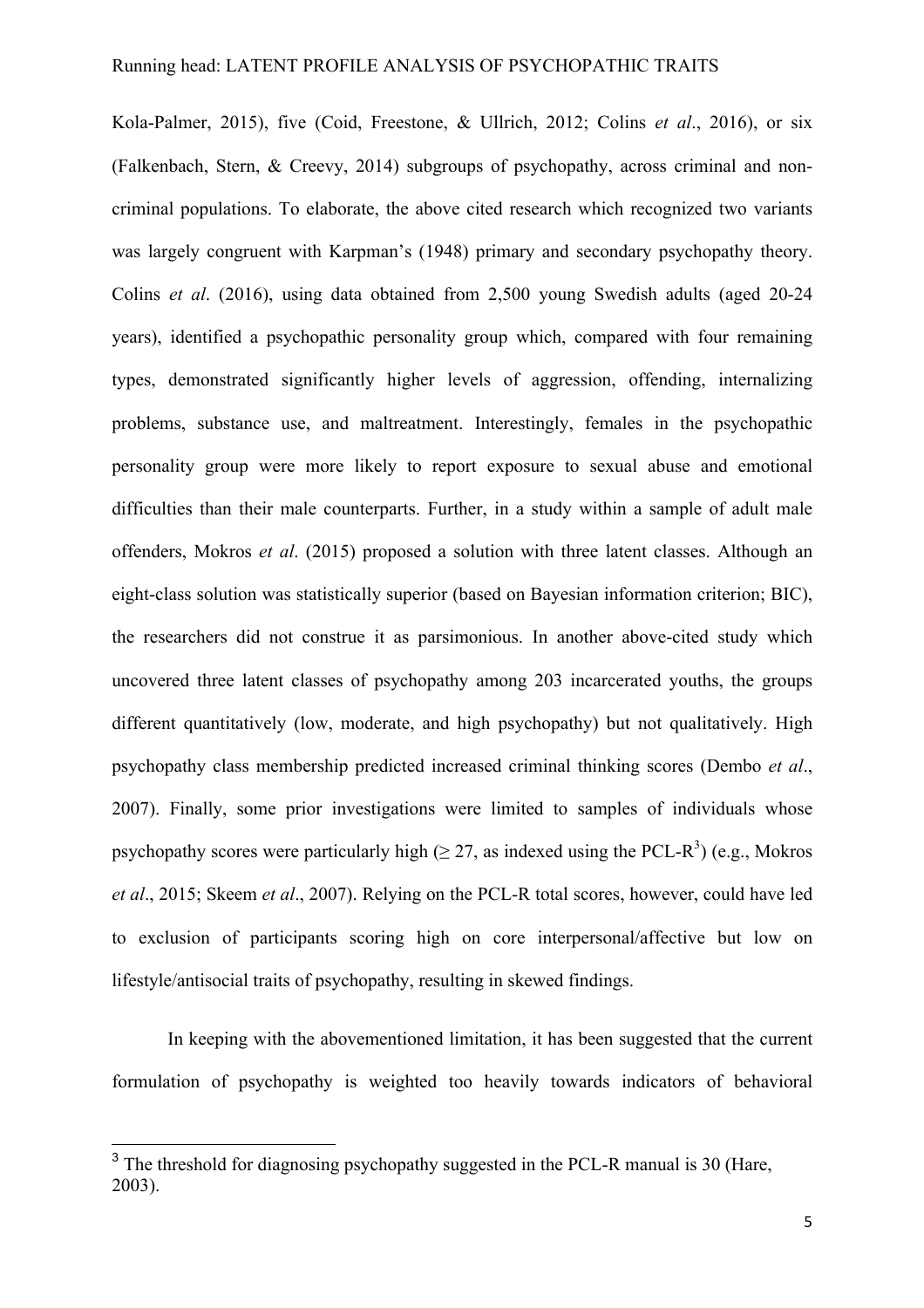expressions of the condition, such as deviancy and maladjustment, which could have led to an overestimation of psychopathy in prison samples (see Boduszek & Debowska, 2016 for a critical review; Edens, Skeem, Cruise, & Cauffman, 2001; Patrick, 2007; Patrick, Hicks, Nichol, & Krueger, 2007; Rogers, 1995). While some researchers perceive criminal/antisocial tendencies as an important part of the personality disorder (e.g., Hare & Neumann, 2005; Neumann *et al*., 2014), others have argued that such behavior may ensue from psychopathic personality traits (e.g., Boduszek & Debowska, 2016; Boduszek, Dhingra, Hyland, & Debowska, 2015; Cooke & Michie, 2001; Skeem & Cooke, 2010a, b).

Indeed, the behavior-based conception of psychopathy can be understood as tautological: "Why has this man done these terrible things? Because he is a psychopath. And how do you know that he is a psychopath? Because he has done these terrible things" (Ellard, 1988, p. 387). In response to this logical paradox, a novel personality-based conceptualization of psychopathy along with an associated measure, the Psychopathic Personality Traits Scale (PPTS; Boduszek, Debowska, Dhingra, & DeLisi, 2016), has been recently introduced. The PPTS consists of four dimensions: affective responsiveness, cognitive responsiveness, interpersonal manipulation, and egocentricity. Affective responsiveness measures respondents' empathy and emotional depth of reactions. Cognitive responsiveness assesses the ability to understand others' emotional states, mentally represent others' emotional processes, and engage with another person emotionally at a cognitive level. Interpersonal manipulation includes statements inquiring into superficial charm, grandiosity, and deceitfulness. The final factor, egocentricity, measures an individual's tendency to focus on own beliefs, attitudes, and interests. Importantly, the scale is uncontaminated with behavioral items and hence well-suited to be used among forensic and non-forensic populations.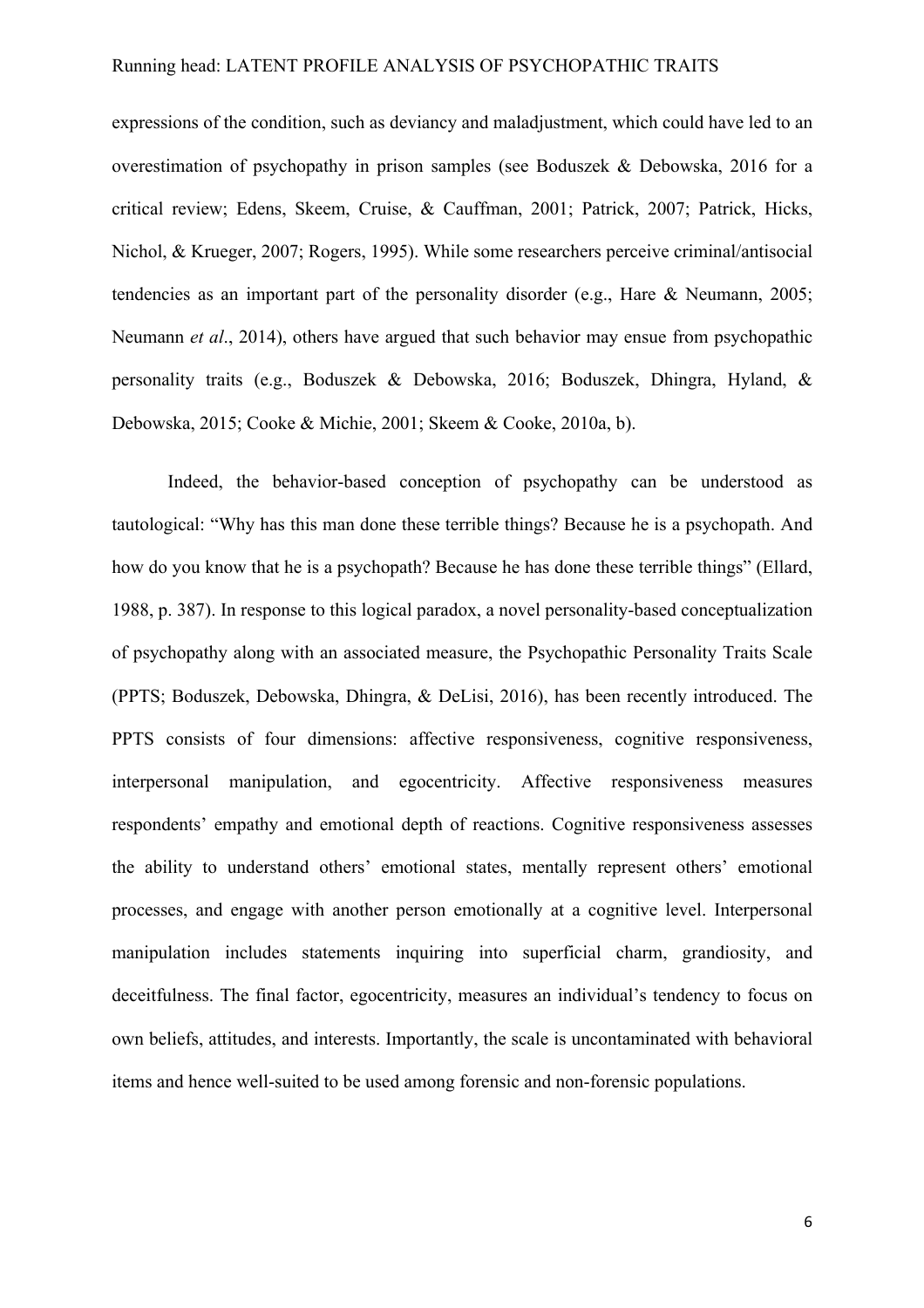# **The Present Study**

It has been noted that psychopathy may be over-diagnosed in criminal populations due to (*a*) the widespread use of measures based upon behavioral conception of psychopathy (such as the PCL-R) and (*b*) the utilization of cut-off points derived from the sum of scores, which defies research suggesting that psychopathy is multi-dimensional in character (Boduszek & Debowska, 2016; Boduszek *et al*., 2015; Debowska, Boduszek, Kola, & Hyland, 2014; Kennealy, Skeem, Walters, & Camp, 2010). Although studies using personcentered advanced statistical techniques  $4$ , such as mixture modelling, have the strength to identify qualitatively different subtypes of psychopathy and reveal how psychopathic traits are expressed across a range of populations, their usefulness relies heavily upon methods applied and interpretation of results.

To address limitations identified in prior research, the primary aim of the current study was to recover meaningful subtypes of psychopathy in a systematically selected representative sample of adult male prisoners, utilizing a personality-based psychopathy scale (PPTS; Boduszek *et al*., 2016) to assess the condition and latent profile analysis (LPA) to analyze the data. Since earlier LPA research included behavioral traits in psychopathy assessment, we did not formulate any *a priori* hypotheses in regard to the number of psychopathy variants, but we expected that a group scoring high on all four dimensions of psychopathy (i.e., affective responsiveness, cognitive responsiveness, interpersonal manipulation, and egocentricity) would be identified. We also predicted that this would be the least numerous group in the current analysis. In an attempt to verify the prevalence of psychopathy in forensic populations without relying on cut-off points calculated for total

<sup>&</sup>lt;sup>4</sup> Person-oriented analyses, unlike variable-centered approaches, do not focus on associations between study variables; rather, they attempt to examine the ways in which numerous characteristics are configured within individuals (De Fruyt & De Clercq, 2014).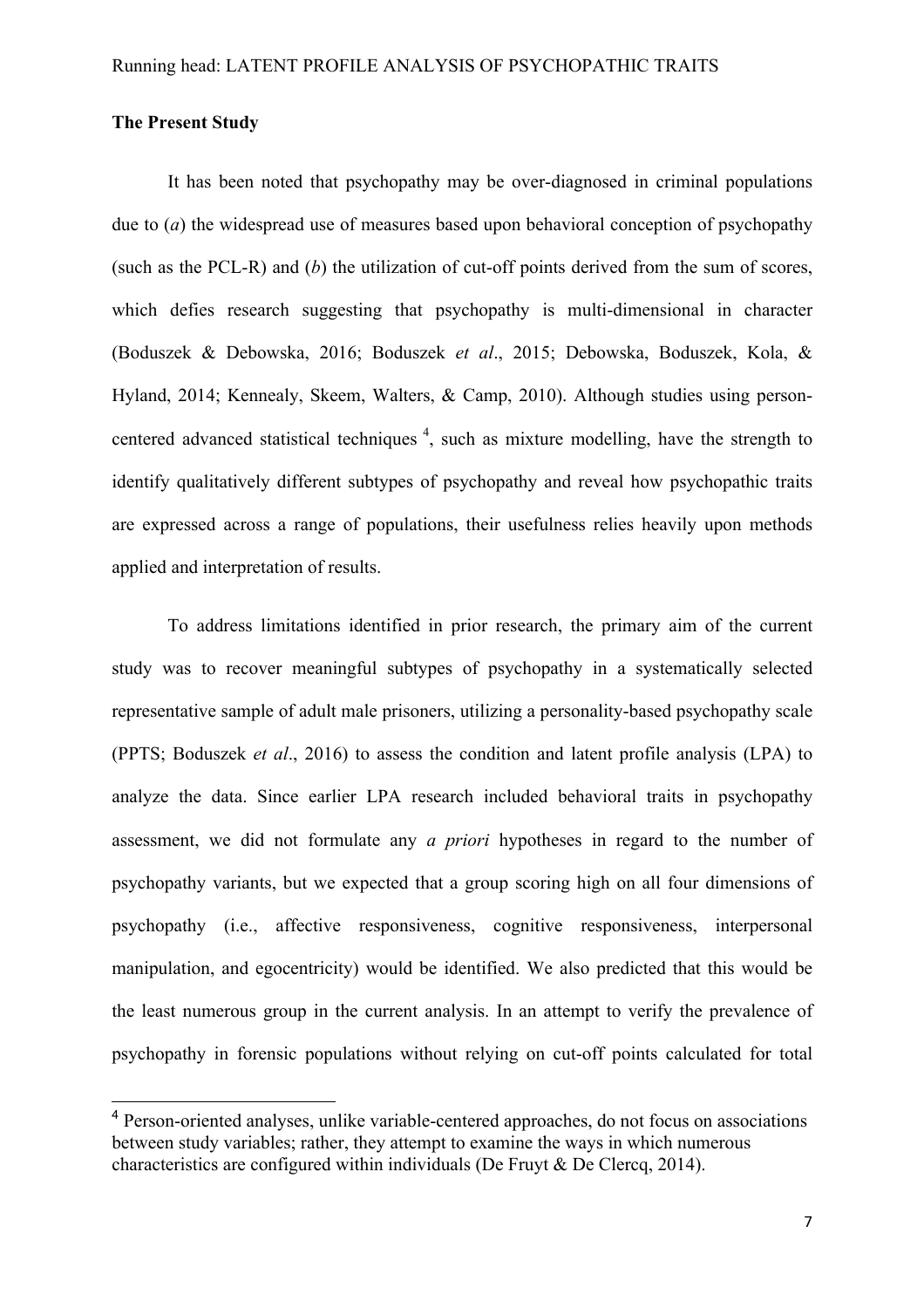scores, another goal was to establish what percentage of inmates would be classed in the high psychopathy group. Lastly, prior research suggests significant differences in the condition intensity across various types of offenders (e.g., Hodgins *et al*., 1996: Ogloff, 2006), but little is known about qualitative disparities between them. Therefore, the final aim was to estimate the association between psychopathy class membership and type of offending.

# **Method**

#### **Sampling Procedure**

In this study, we applied systematic sampling procedure to minimize sampling bias and maximize the generalizability of findings. According to the 2015 consensus, the prison population in the Republic of Poland consists of 76,145 inmates. There are 215 correctional units, including main prisons, remand prisons, and detention centers. For the purpose of the study, we only approached male inmates from randomly selected five maximum and five medium security prisons. Access to those prisons was granted by regional prison wardens. Printed self-reported anonymous surveys were delivered to all prisons and systematically distributed among inmates (stratification based on prison blocks and level of recidivism). Data collection occurred in inmates' living units and was monitored by one trained prison personnel on each block/wing (training delivered by the authors). The prison personnel explained the nature and purpose of the study and provided a summary of the informed consent. Given inmates' standing as a vulnerable population and the potential that they may feel compelled to participate, it was made clear both in the consent form and verbally that participation was voluntary. Inmates were also informed verbally that they should not participate in the study if they could not read; but providing specific reasons for not participating was not required. Prisoners consenting to participate were told that all information they provided in this study was anonymous. Respondents were instructed to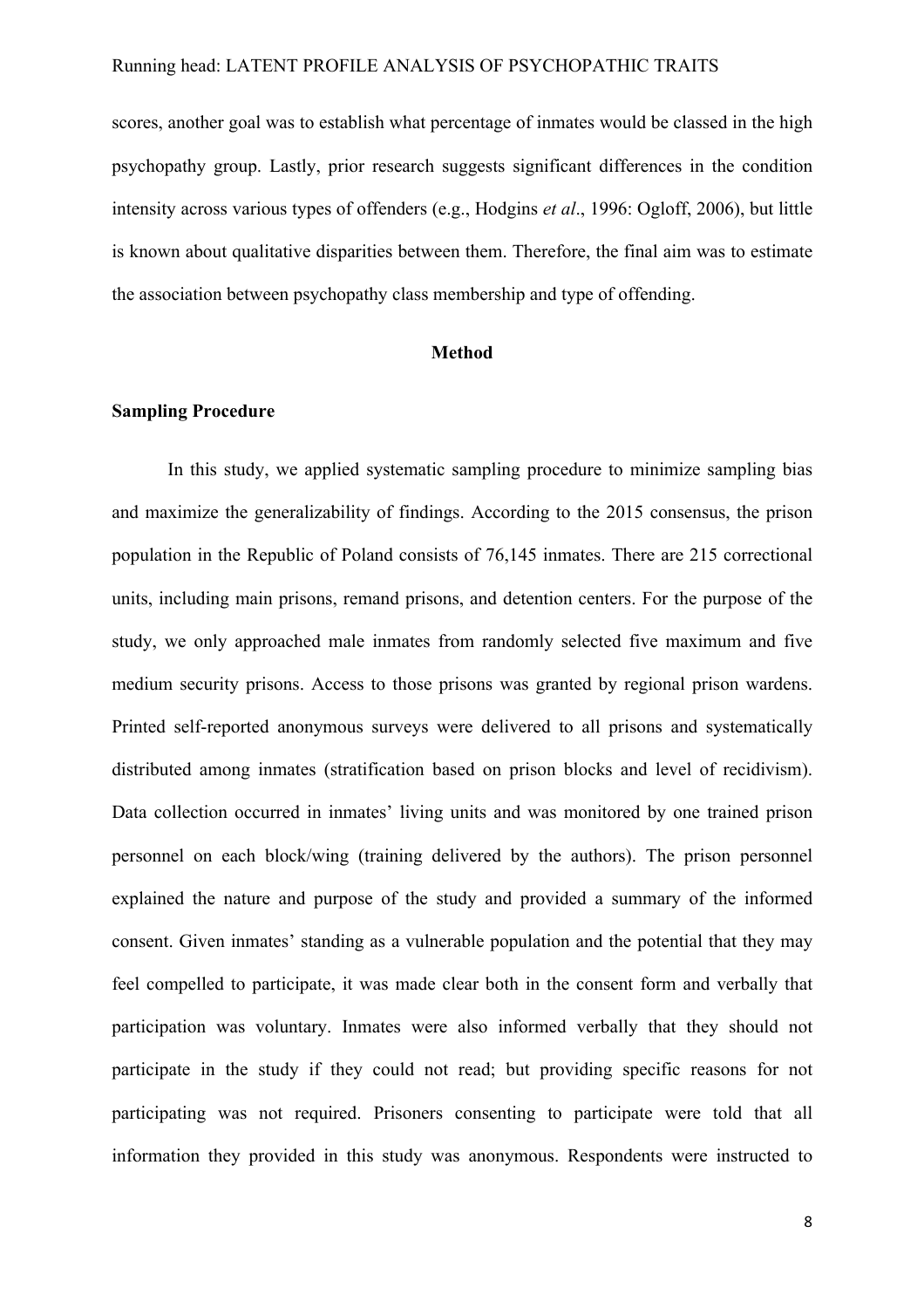place completed surveys in envelopes and return them to a data collector. Inmates from medium security units could also place the surveys in a correspondence box which was available on each prison block. Completed surveys were collected from all participating prisons by the research team and posted to the home university in the United Kingdom.

#### **Sample**

The sample size consisted of 1,126 Polish adult male inmates. Participants ranged in age from 19 to 76 ( $M = 34.26$ ,  $SD = 9.65$ ,  $Mdn = 33$ , and Mode = 35). Six hundred and fiftyone  $(N = 651; 57.8\%)$  participants were from maximum and 475 (42.2%) from medium security prisons. In terms of the type of crime committed, 393 were incarcerated for crimes against property (such as theft and burglary), 417 for general violent offences (such as assault, battery, sexual offences, and domestic violence), 199 for white-collar crimes, and 117 for homicide (all were single homicide offenders). Three hundred and sixty-four ( $N = 364$ ) participants were in prison for the first time, 297 for the second time, 212 for the third time, 109 for the fourth time, and 144 respondents were in prison five times or more (range from 1 to 17 times,  $M = 2.66$ ,  $SD = 1.95$ ,  $Mdn = 2$ , Mode = 1). The sample consisted of 307 inmates having primary education only, 192 with junior high education, 151 with high school education, 381 with vocational qualifications, 58 with a technical college degree, 30 with a university degree, and seven participants did not indicate their level of education. Five hundred and fifty-one ( $N = 551$ ) prisoners reported being single, 381 in a relationship, 168 divorced/separated, and 26 widowed. Seven hundred and forty-two  $(N = 742)$  were raised by both parents, 228 by mother only, 33 by father only, 46 by relatives, 26 by foster parents, and 51 were raised in a child care home.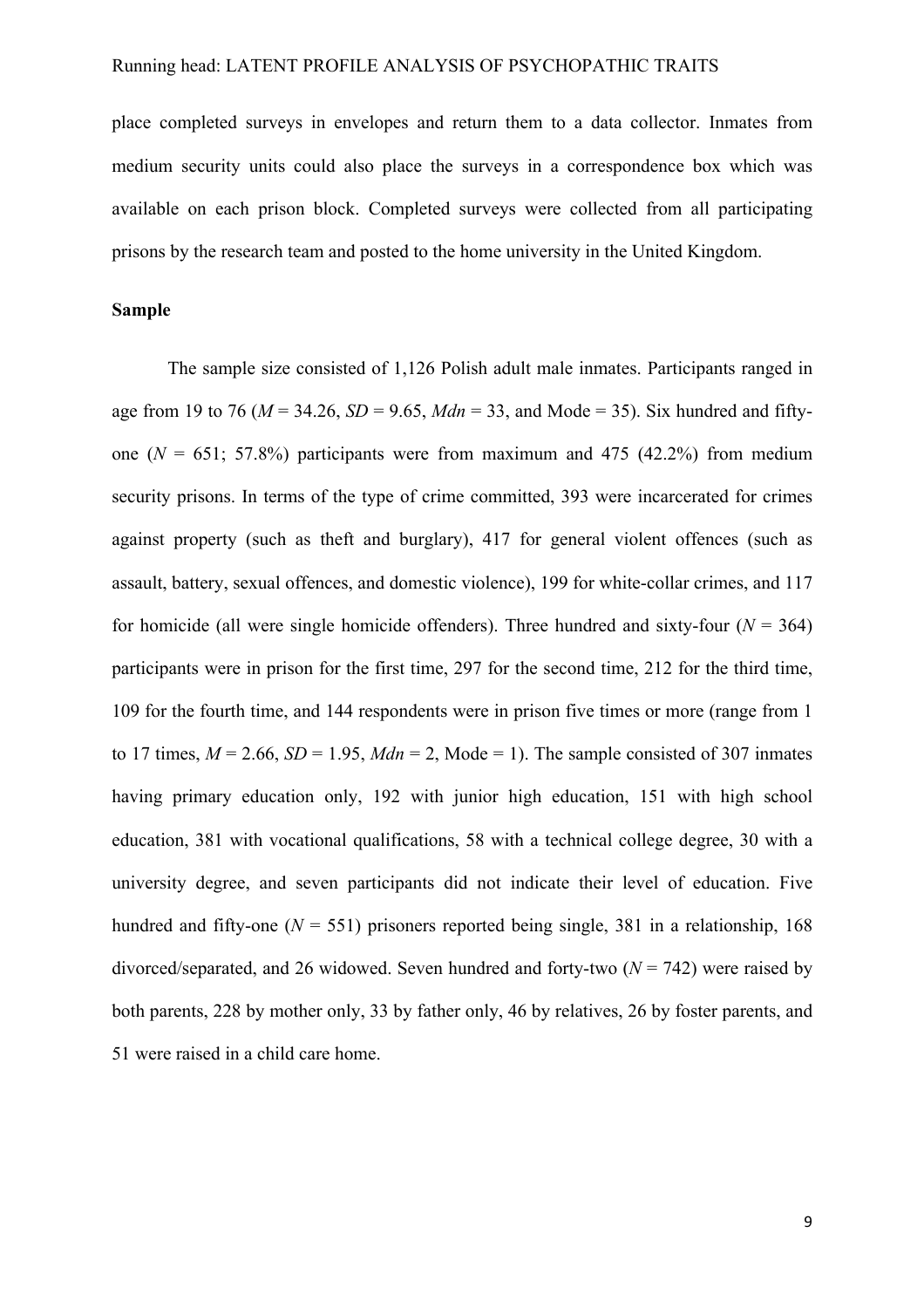#### **Measures**

*Psychopathic Personality Traits Scale* (PPTS; Boduszek *et al*., 2016) is a personality-based self-reported 20-item measure designed to assess psychopathic traits in forensic and non-forensic populations. The scale was developed to measure four factors labelled affective responsiveness (Factor 1), cognitive responsiveness (Factor 2), interpersonal manipulation (Factor 3), and egocentricity (Factor 4). Each subscale consists of five items measured using "*agree"* (1) and "*disagree"* (0) format (i.e., a trait is either present or absent). Scores range from 0 to 20, with higher scores indicating increased levels of psychopathic personality traits. Sample scale items include: "I don't care if I upset someone to get what I want." (affective responsiveness); "Before criticizing somebody, I try to imagine and understand how it would make them feel." (cognitive responsiveness); "I know how to pay someone compliments to get something out of them." (interpersonal manipulation); "In general, I'm only willing to help other people if doing so will benefit me as well." (egocentricity). Six scale items are reverse-scored. Internal reliability of the PPTS factors was assessed using composite reliability. Results suggest that all four psychopathy factors (affective responsiveness =  $.86$ , cognitive responsiveness =  $.76$ , interpersonal manipulation  $= 0.84$ , and egocentricity  $= 0.69$  demonstrate good internal reliability.

*Lie scale* (Francis, Brown, & Philipchalk, 1992) is a 6-item subscale of the Eysenck Personality Questionnaire Revised-Abbreviated (EPQR-A) devised to control for social desirability bias. It is scored on a Yes (1) / No (0) format.

All questionnaires used in the present study were translated to Polish by a professional translator. Next, the Polish versions were translated back to English to ensure that the meaning of the original inventories has been retained. Both original translations and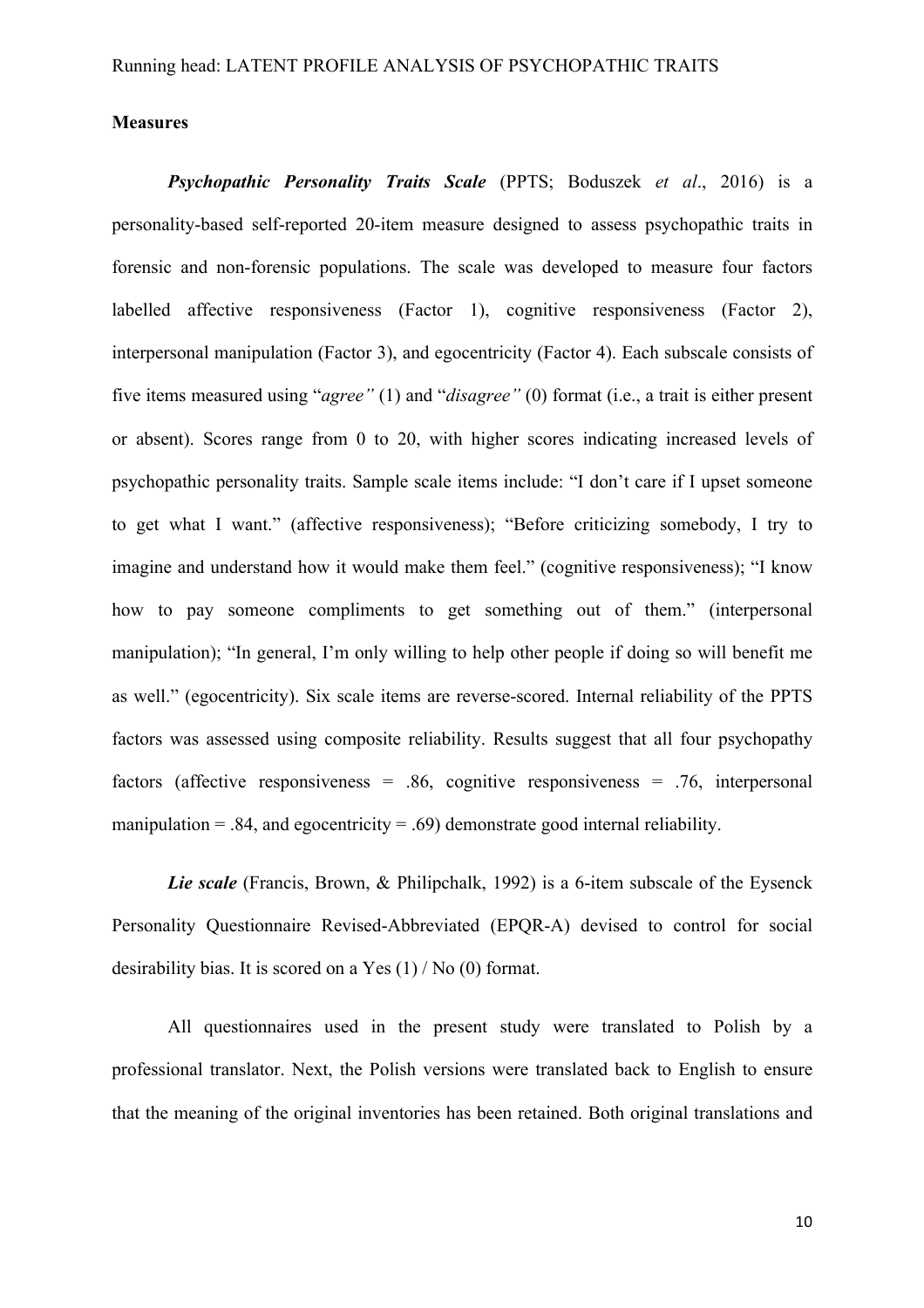back-translations were then shown to three experts in translation who suggested minor changes.

#### **Analysis**

Latent profile analysis (LPA) was used to identify homogeneous groups (latent classes) from large prison data using four dimensions of the PPTS. A two-stage procedure was applied. First, LPA was conducted to determine the number of psychopathy classes and verify whether they differed qualitatively or quantitatively. The LPA part of the model used four total psychopathy scores for each of the four psychopathy dimensions of the PPTS (affective responsiveness, cognitive responsiveness, interpersonal manipulation, and egocentricity). Second, using a multinomial logistic regression, we assessed the association between latent classes of psychopathy and type of offending (property, general violent, whitecollar, and homicide offences).

Six alternative models were assessed (a 1-class model through to a 6-class model) using robust maximum likelihood (Yuan & Bentler, 2000). To avoid solutions based on local maxima, 500 random sets of starting values were used initially and 100 final stage optimizations. The relative fit of the models was compared using the Akaike Information Criterion (AIC; Akaike, 1987), the Bayesian Information Criterion (BIC; Schwartz, 1978), and sample size adjusted Bayesian Information Criterion (SSA-BIC; Sclove, 1987). The model with the lowest value indicates the best latent profile solution. Strong evidence from simulation studies have suggested that the BIC is the best information criterion for identifying the correct number of latent classes (Nylund, Asparouhov, & Muthén, 2007). We also calculated entropy value which indicates the ability of the model to correctly classify participants, with higher value indicating better classification (Ramaswamy, DeSarbo, Reibstein, & Robinson, 1993). In addition, the Lo-Mendell-Rubin adjusted likelihood ratio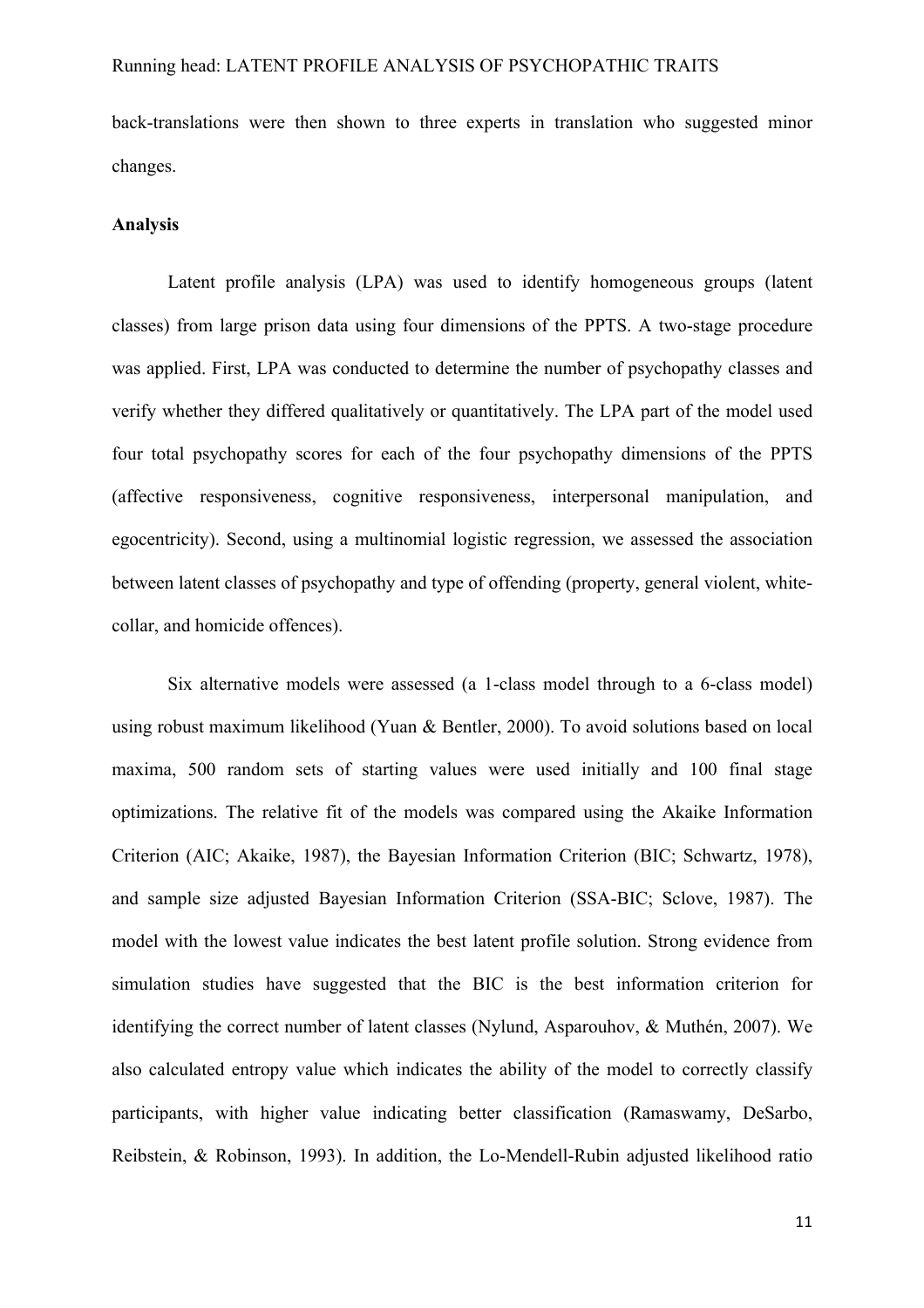test (LRT; Lo, Mendell, & Rubin, 2001) was used to compare models with increasing numbers of latent classes. A non-significant value  $(p > .05)$  suggests that the model with one less class should be accepted. All analyses were conducted using M*plus* version 7.4 (Muthén & Muthén, 1998-2015).

#### **Results**

The fit statistics for the LPA of psychopathy are presented in Table 1 below. The lowest BIC value is observed for the 5-class solution and the Lo-Mendell-Rubin's adjusted likelihood ratio test shows that there is no significant improvement in fit for the 6-class solution. The entropy test confirms the supremacy of the 5-class solution over alternative solutions. On the basis of these statistics, the 5-class solution is considered the best fitting model.

| <b>Model</b> | <b>AIC</b> | <b>BIC</b> | <b>SSA-BIC</b> | <b>LRT</b> | $\boldsymbol{p}$ | <b>Entropy</b> |
|--------------|------------|------------|----------------|------------|------------------|----------------|
| 1 class      | 15106.201  | 15146.032  | 15120.624      | N/A        | N/A              | N/A            |
| 2 classes    | 14389.666  | 14454.395  | 14413.105      | 706.29     | < 0.001          | .864           |
| 3 classes    | 14085.658  | 14175.282  | 14118.111      | 17.84      | < 0.001          | .840           |
| 4 classes    | 13982.899  | 14097.419  | 14024.367      | 28.20      | .021             | .809           |
| 5 classes    | 13853.480  | 13992.896  | 13903.962      | 33.72      | .025             | .903           |
| 6 classes    | 13753.464  | 13997.776  | 13812.962      | 74.28      | .143             | .846           |

Table 1 *Fit Indices for the Latent Profile Analysis of the Four Psychopathy Factors*

*Note.* AIC = Akaike information criterion; BIC = Bayesian information criterion; SSA-BIC = sample size adjusted BIC; LRT = Lo-Mendell-Rubin's adjusted likelihood ratio test.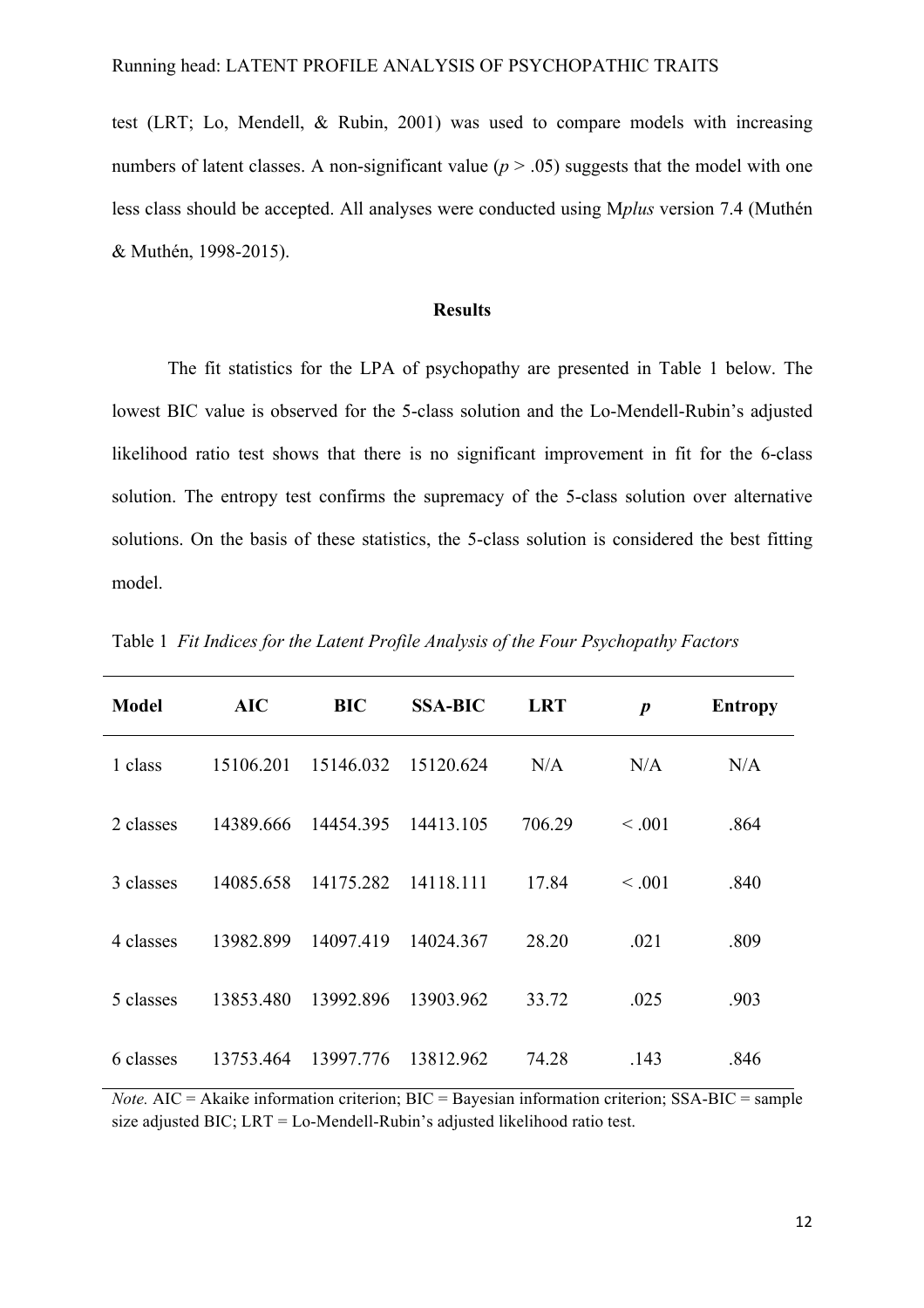Figure 1 shows the profile plot for the 5-class solution (means and standard deviations are presented in Table 2). Class 1 (44.6% of prisoners) is the largest group. It is characterized by low mean scores on all four psychopathy dimensions and is labelled the "low psychopathy group". Class 2 (16.8% of prisoners) is characterized by moderate mean scores on affective and cognitive responsiveness and relatively low on interpersonal manipulation and egocentricity. This class is labelled the "moderate affective/cognitive responsiveness group". Class 3 (20.8% of prisoners) is characterized by low mean scores on affective responsiveness, cognitive responsiveness, and egocentricity and high on interpersonal manipulation. This class is labelled the "high interpersonal manipulation group". Class 4 (10.8% of prisoners) is characterized by moderate mean scores on affective responsiveness, cognitive responsiveness, and egocentricity and high interpersonal manipulation. This class is labelled the "moderate psychopathy group". Class 5 (7.1% of prisoners) is the smallest group. It is characterized by very high mean scores on affective responsiveness, moderate cognitive responsiveness, and high interpersonal manipulation and egocentricity. This class is labelled the "high psychopathy group".

| <b>Means</b> | <b>AR</b> | <b>CR</b>  | <b>IPM</b> | Ego        |  |
|--------------|-----------|------------|------------|------------|--|
| Class 1      | .33(.57)  | 1.08(1.42) | .83(.91)   | 1.27(1.13) |  |
| Class 2      | 2.31(.57) | 2.64(1.42) | .99(.91)   | 1.71(1.13) |  |
| Class 3      | 2.22(.57) | 2.07(1.42) | 3.61(.91)  | 3.12(1.13) |  |
| Class 4      | 4.47(.57) | 2.64(1.42) | 3.67(0.91) | 3.71(1.13) |  |
| Class 5      | .47(.57)  | 1.04(1.42) | 3.51(.91)  | 1.94(1.13) |  |

Table 2 *Means (Standard Deviations) for the 5-class Solution of the Psychopathic Personality Traits Scale (PPTS)*

*Note*.  $AR =$  Affective responsiveness;  $CR =$  Cognitive responsiveness; IPM = Interpersonal manipulation; Ego = Egocentricity.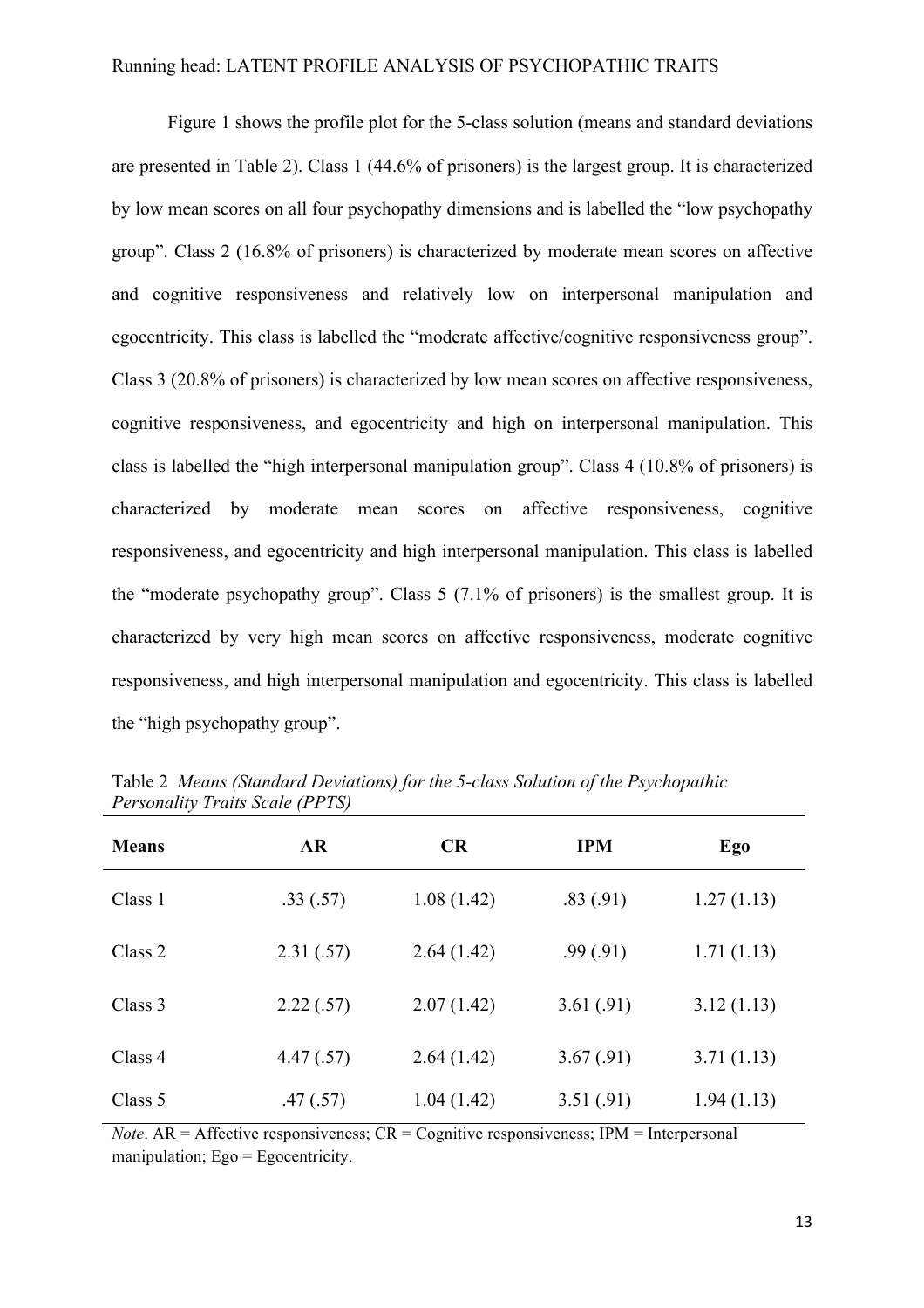

*Figure 1.* Latent profile analysis plot of psychopathic traits. Dashed line - Class 1 = "low psychopathy group" (reference group;  $44.6\%$  of cases); Dotted line - Class  $2 =$  "moderate" emotional/cognitive responsiveness group" (16.8% of cases); Double dashed/dotted line - Class  $3 =$  "high interpersonal manipulation group"; double solid line - Class  $4 =$  "moderate" psychopathy group"; solid line - Class  $5 =$  "high psychopathy group";  $AR =$  Affective responsiveness;  $CR = Cognitive$  responsiveness;  $IPM = Interpersonal manipulation$ : Ego = Egocentricity.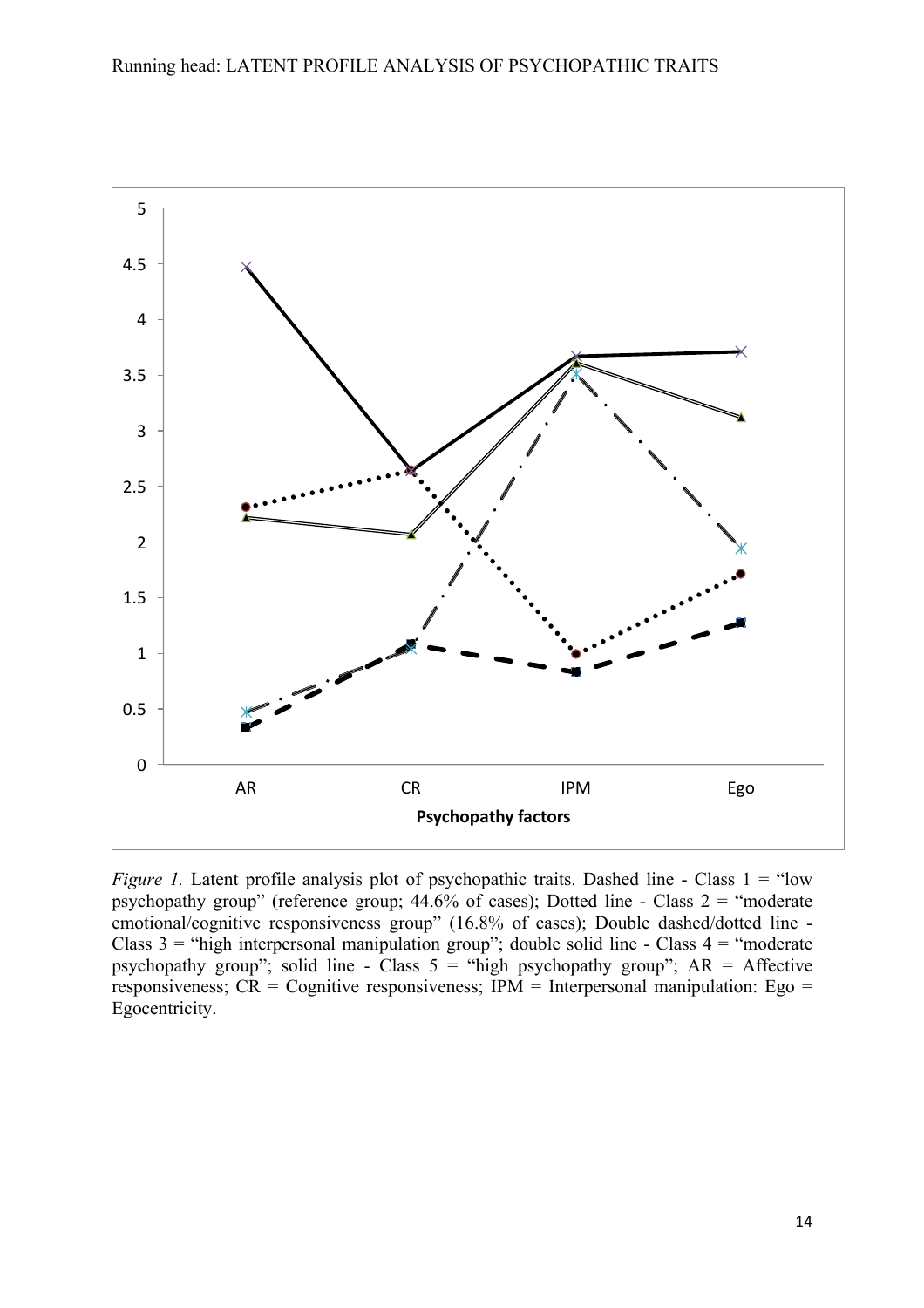The association between psychopathy class membership and type of offending was estimated using a multinomial logistic regression (see Table 3). The "low psychopathy group" (class 1) was a reference category. Results suggest that prisoners with moderate scores on affective and cognitive responsiveness (class 2) are significantly less likely to be homicide offenders (OR = .45, 95% CI = .20/.99,  $p < .05$ ) in comparison to the "low psychopathy group" (class 1). Both white-collar criminals ( $OR = 2.05$ ,  $95\%$  CI = 1.31/3.25,  $p < .01$ ) and those engaging in property crime (OR = 1.91, 95% CI = 1.21/3.01,  $p < .01$ ) are significantly more likely to belong in the "high interpersonal manipulation group" (class 3), comparing to the "low psychopathy group" (class 1). Finally, offenders characterized by very high mean scores on affective responsiveness, moderate cognitive responsiveness, and high interpersonal manipulation and egocentricity (class 5; the "high psychopathy group") are significantly more likely to engage in general violent offending (OR = 2.06, 95% CI = 1.22/3.49,  $p < .01$ ) in comparison to inmates in class 1.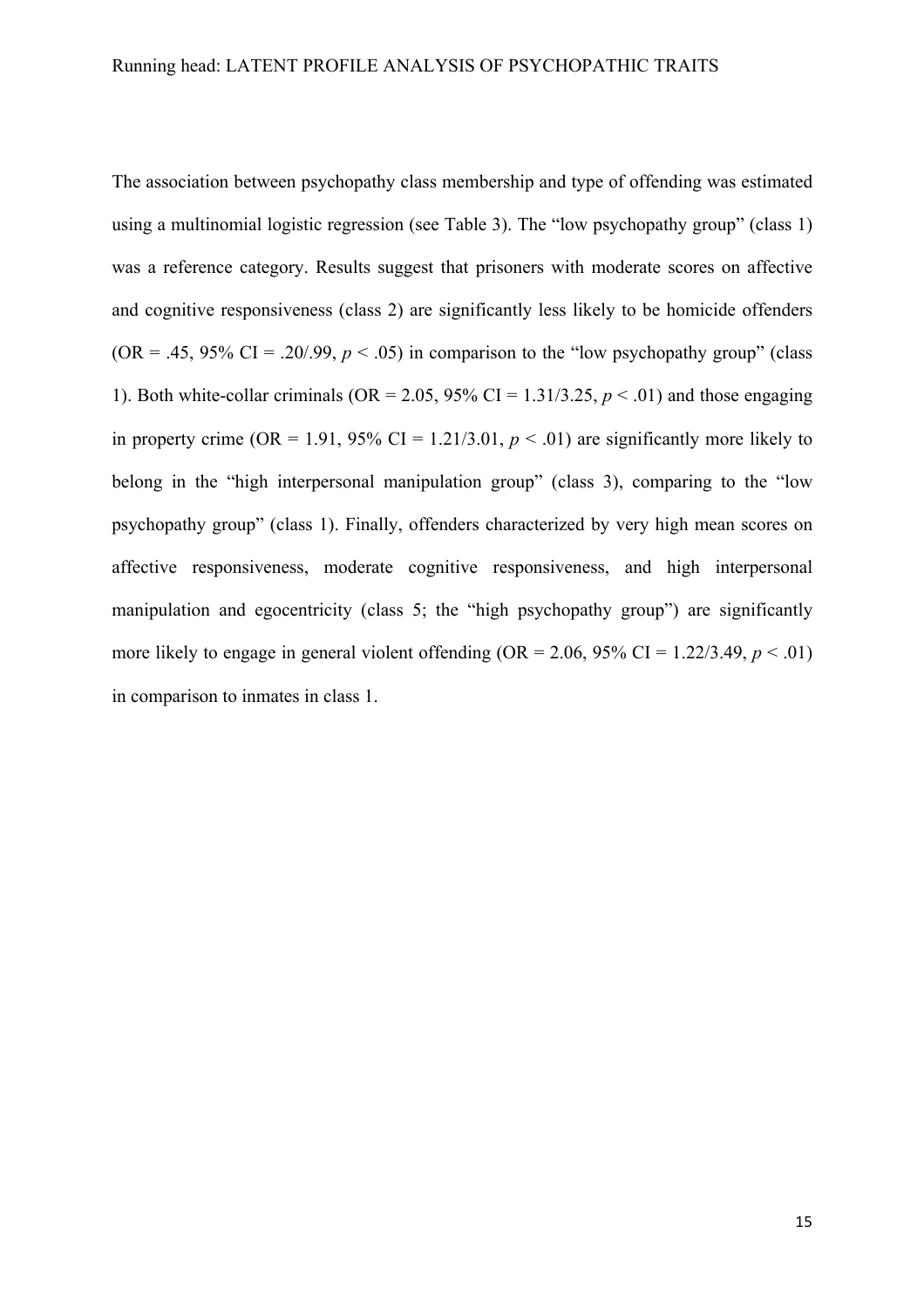# Table 3

| <b>Offending type</b> | $2 \text{ vs } 1 \text{ OR } (CI 95\%)$ | 3 vs 1 OR (CI 95%)     | $4 \text{ vs } 1 \quad \text{OR (CI 95%)}$ | 5 vs 1 OR (CI 95%)   |
|-----------------------|-----------------------------------------|------------------------|--------------------------------------------|----------------------|
| White-collar          | .60(.33/.1.09)                          | $2.05**$ (1.31/3.25)   | .50(.20/1.21)                              | 1.32(.69/2.55)       |
| Homicide              | $.45*(.20/.99)$                         | .59(.28/1.22)          | 1.32(.68/2.55)                             | .51(.18/1.43)        |
| Property              | $.92$ (.60/1.41)                        | $1.91**$ $(1.21/3.01)$ | 1.68(.93/3.02)                             | $1.02$ (.58/.79)     |
| General violent       | 1.39 (.93/2.07)                         | 1.06(.71/1.59)         | .88(.50/1.57)                              | $2.06**$ (1.22/3.49) |

*Results from Multinomial Logistic Regression (Associations between the 5 Latent Classes and Offending Type)*

*Note.* Class 1 = "low psychopathy group" (reference group); Class 2 = "moderate emotional/cognitive responsiveness group"; Class 3 = "high interpersonal" manipulation group"; Class  $4 =$  "moderate psychopathy group"; Class  $5 =$  "high psychopathy group"; OR = Odds Ratio; 95% CI = 95% Confidence Interval. \*  $p < .05$ ; \*\*  $p < .01$ .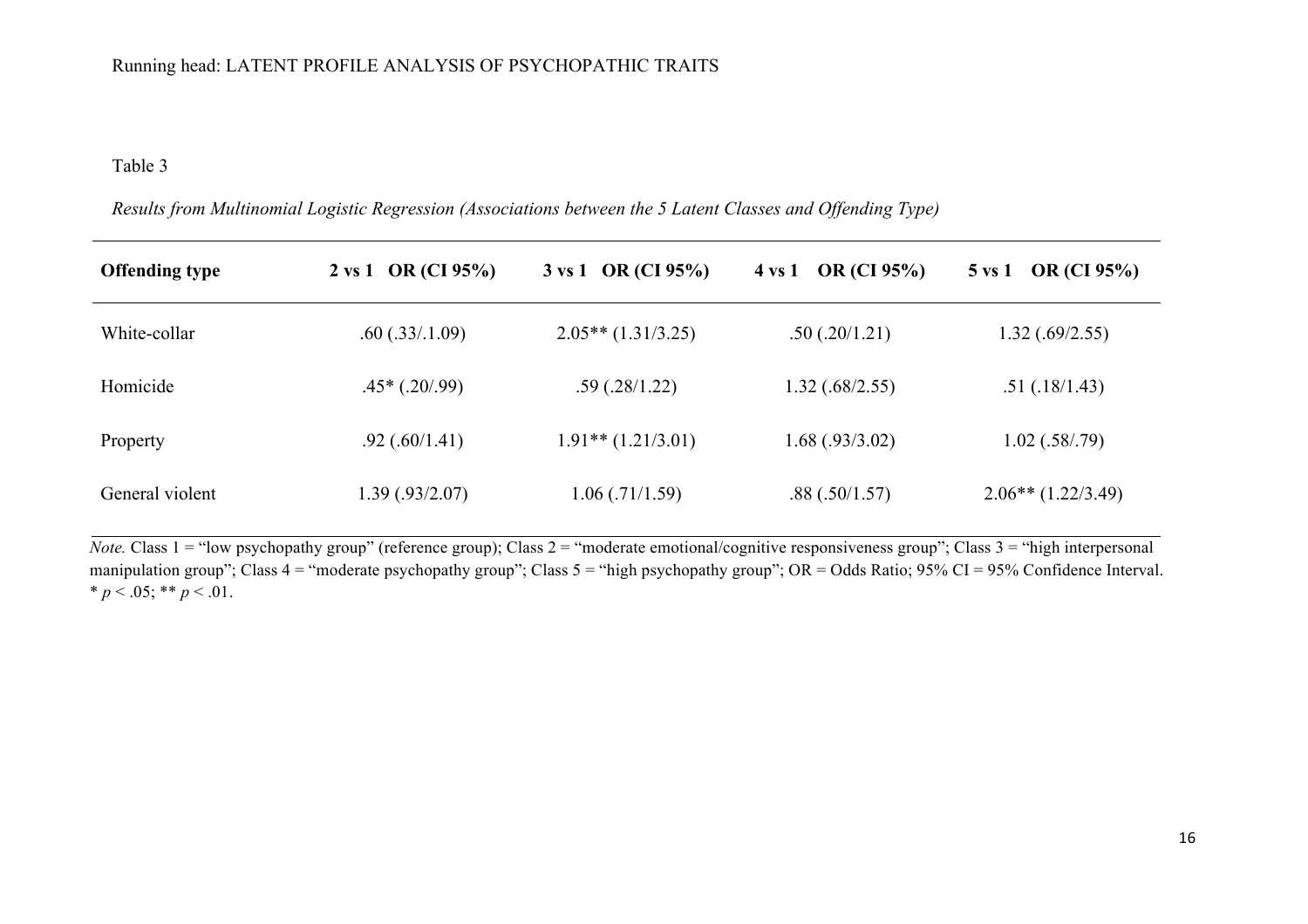#### **Discussion**

In spite of the fact that some prior research employed person-oriented methodology to examine the patterns of co-occurrence of psychopathic traits among forensic (e.g., Dhingra *et al*., 2015; Mokros *et al*., 2015) and non-forensic (e.g., Coid *et al*., 2012; Colins *et al*., 2016) populations, those past studies utilized measures grounded upon behavioral conception of psychopathy (i.e., those including items inquiring into antisocial behavior and/or impulsivity). As such, the current study was the first to profile respondents based on personality-derived psychopathy dimensions. Using latent profile analysis (LPA), we identified five meaningful permutations of psychopathic traits among a systematically selected representative sample of prisoners, including a high psychopathy group with elevated scores on all factors (affective responsiveness, cognitive responsiveness, interpersonal manipulation, and egocentricity). Differential associations between psychopathy class membership and type of offending were revealed.

The results of LPA yielded a 5-class solution, suggesting that psychopathy should be construed as a continuum, with varying levels of each dimension across individuals, rather than a dichotomous entity (see Shevlin, Murphy, Dorahy, & Adamson, 2007). Class 1 was characterized by low mean scores on all four personality-based psychopathy dimensions and hence has been labelled the "low psychopathy group". Consisting of 44.6% of prisoners, this was the largest group in the current analysis. The present results are supportive of some previous research applying person-centered analytic techniques. Specifically, Colins *et al*. (2016) found a non-psychopathic group scoring below average on three psychopathy dimensions (grandiose-manipulative, callous-unemotional, and impulsive-irresponsible; as indexed using the Youth Psychopathic Traits Inventory-Short version; van Baardewijk *et al*., 2010). In another study within a sample of 810 civil psychiatric patients, Dhingra *et al*. (2015) also recovered the normative class, however, it incorporated merely 26.3% of all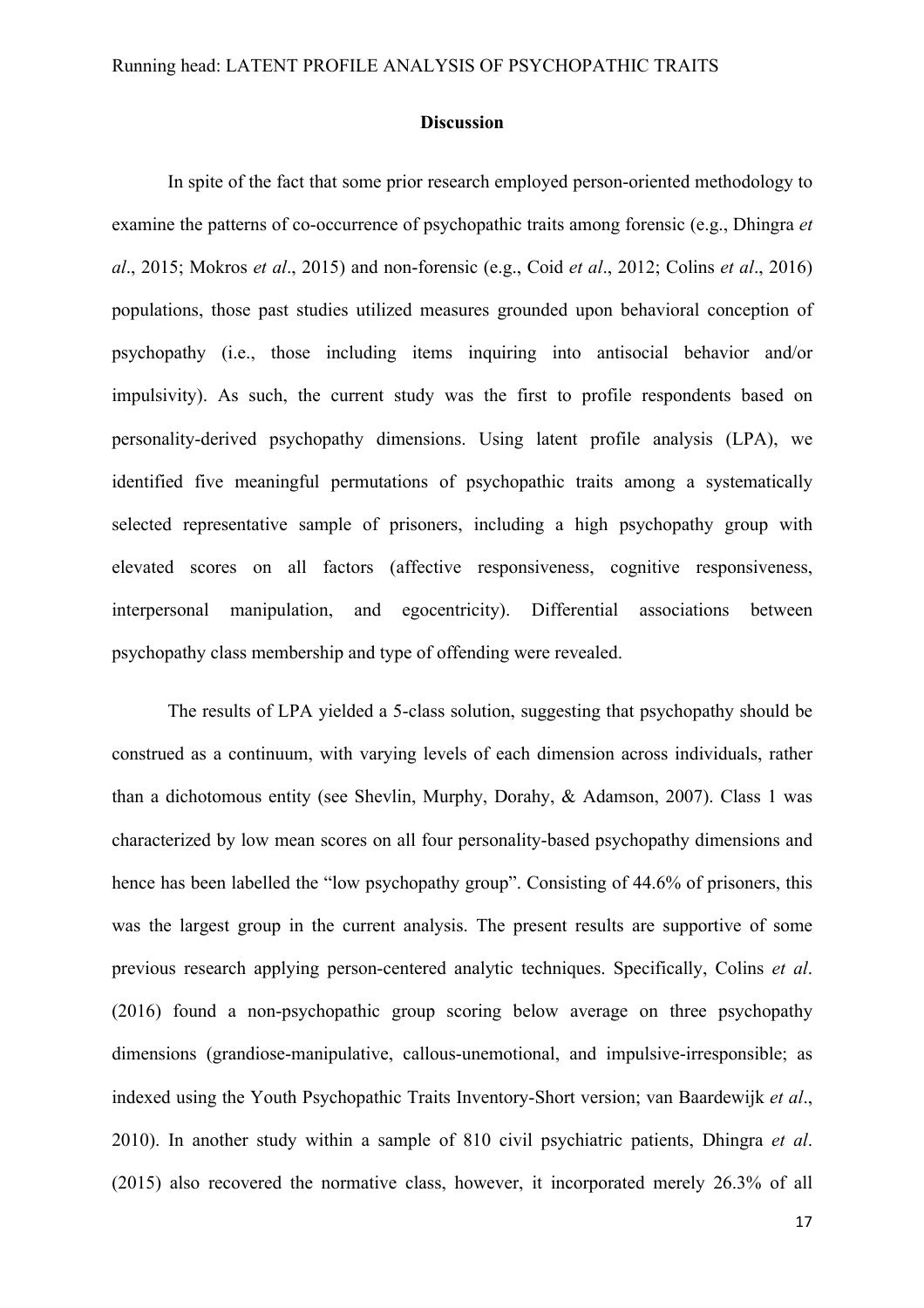participants. Yet, this disparity may be due to methodological discrepancies between the past and current research. Namely, psychopathy in Dhingra *et al*.'s study was measured using the Psychopathy Checklist: Short version (PCL:SV; Hart, Cox, & Hare 1995), which reflects interpersonal, affective, lifestyle, and antisocial dimensions. Profiling respondents with an increased risk for aggression and violence utilizing behavioral psychopathy measures, could have led to under-inclusion of participants in the normative group. To corroborate, Dhingra *et al*. (2015) also retrieved a group with low scores on interpersonal/affective factors and high scores on lifestyle/antisocial factors, incorporating nearly one third of all respondents. It appears that, should the behavioral dimensions be excluded from the analysis, the number of participants within the normative group could be increased by further 31.3%.

Class 2 in the current study was characterized by moderate mean scores on affective and cognitive responsiveness and relatively low ratings on interpersonal manipulation and egocentricity. This group was labelled the "moderate affective/cognitive responsiveness group" and included 16.8% of prisoners. Correspondingly, a group of adults with elevated scores on callous/unemotional (CU) traits and below average scores on grandiosemanipulative and impulsive-irresponsible dimensions was recovered by Colins *et al*. (2016); however, unlike in the current sample, CU characteristics for the group were more pronounced than for any other group in the study. Since Colins *et al.* recruited community adults, it may be that configurations of psychopathic traits differ for forensic and non-forensic populations. Albeit noteworthy, the finding that qualitatively diverse permutations of psychopathy may exist across populations needs to be verified by further studies employing a similar research methodology.

Prior investigations among both incarcerated (Mokros *et al*., 2015) and nonincarcerated samples (Coid *et al*., 2012; Colins *et al*., 2016) distinguished a psychopathy subtype characterized by elevated scores on interpersonal manipulation. Coid *et al*. (2012)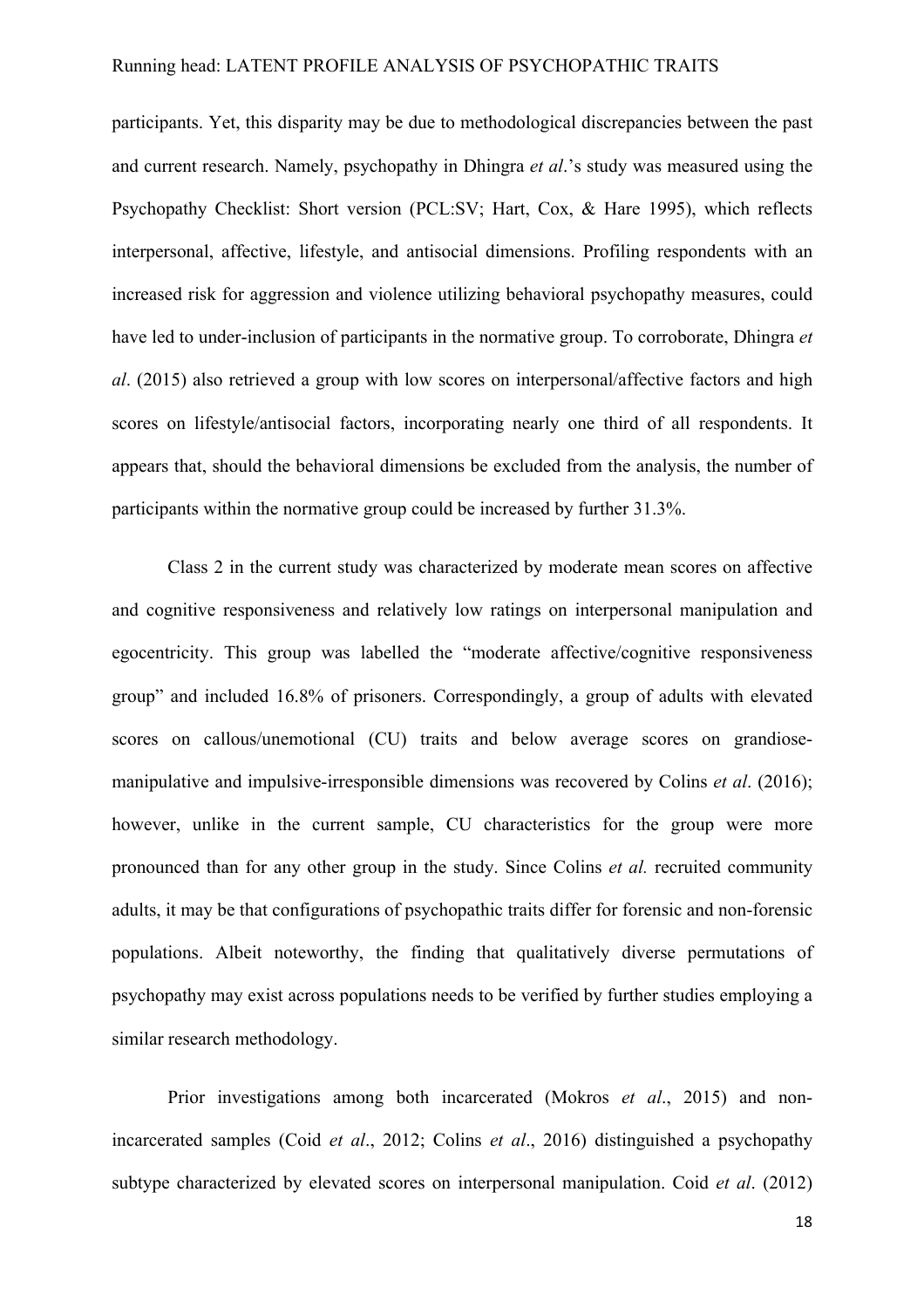labelled this specific cluster the "successful psychopath". Its members were found to have high IQ scores, low involvement with the criminal justice system (as measured through the number of convictions and imprisonments), and to be of a higher social class. The present results are in keeping with past research. Specifically, we identified the "high interpersonal manipulation group" (class 3; 20.8% of prisoners), characterized by low mean scores on affective responsiveness, cognitive responsiveness, and egocentricity and high on interpersonal manipulation. Inmates in this class were significantly more likely to be convicted of property offences than those in class 1. Consistent with earlier findings in regard to socioeconomic status of individuals with such traits, offenders in class 3, compared with class 1, were also more likely to engage in white-collar crime, which may be indicative of a higher social class background.

Further, similar ratings on affective and cognitive responsiveness to those noted for class 2 in the present analysis were recorded for prisoners in class 4; yet this particular group was also distinguished by moderate mean scores on egocentricity and high interpersonal manipulation (the "moderate psychopathy group"; 10.8% of inmates). A psychopathy subtype with moderate ratings on most psychopathy dimensions (the intermediate psychopathy group) was also retrieved by Dhingra *et al*. (2015). The moderate psychopathy subtype in both the current and Dhingra *et al*.'s research, largely mirrored the shape of the probabilities recorded for the "high psychopathy group" (class 5), differing primarily in the magnitude of factor scores. There was no specific type of offending most likely to be associated with this group, compared with the reference category (class 1).

Finally, in line with our predictions, the "high psychopathy group" (class 5; with very high mean scores on affective responsiveness, moderate cognitive responsiveness, and high interpersonal manipulation and egocentricity) was identified. This group constituted the smallest of all classes (7.1% of prisoners), which indicates that most inmates, even those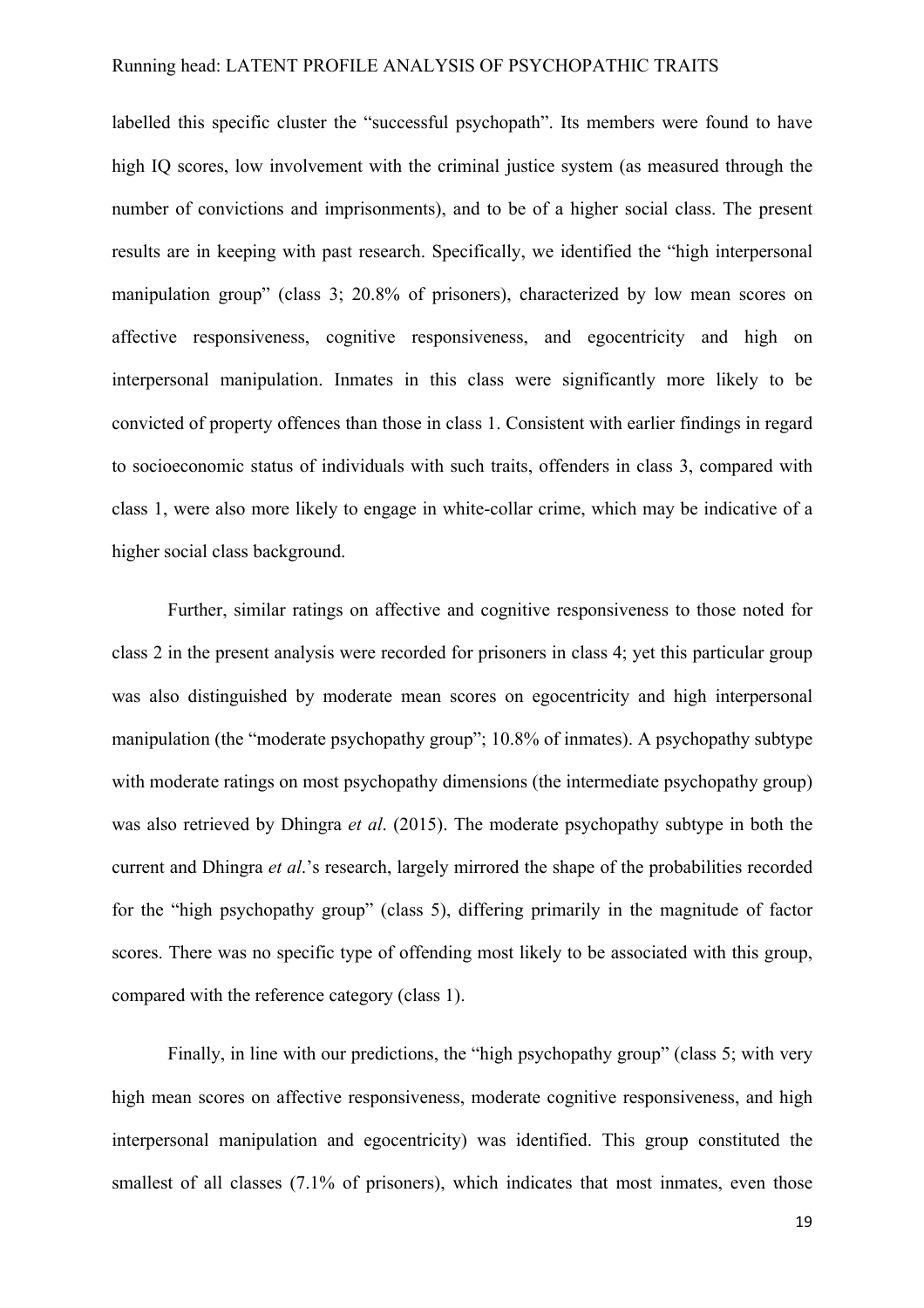detained in maximum and medium security units, do not meet the diagnostic criteria for psychopathy<sup>5</sup>. High psychopathy groups were earlier extracted by Colins *et al.* (2016) and Dhingra *et al*. (2015); however, the class membership in the latter study amounted to 26.4%. As explained above, Dhingra *et al*. profiled respondents using a behavioral measure of psychopathy (the PCL:SV) and hence the current results are not directly comparable with this earlier research. Nonetheless, it appears that the high rates of psychopathy reported for some populations (those incarcerated and institutionalized in particular) may be accounted for by the inclusion of indicators of behavioral expressions of the condition (Boduszek  $\&$ Debowska, 2016; Edens *et al*., 2001; Patrick, 2007; Patrick *et al*., 2007; Rogers, 1995).

Pursuant to DeLisi's (2016) general theory of crime, the high psychopathy class membership in the present investigation was associated with general violent offending. Correspondingly, Colins *et al*. (2016) and Dhingra *et al*. (2015) reported the highest odds of violence perpetration among adults in the high psychopathy group. As such, individuals resorting to violent offending do not engage with others at emotional and cognitive level, and tend to consider own interest as paramount. Key to explaining this association may be the violence inhibition mechanism (VIM; see Blair, 1995 for a review), which is necessary for moral emotions, including empathy, remorse, and guilt, to develop. The absence of the mechanism, hence, is synonymous with the absence of moral emotions which inhibit aggressive behavior (Debowska, Boduszek, Hyland, & Goodson, 2014). Interestingly, although 35% of homicide offenders were previously estimated to meet the diagnostic criteria for psychopathy (e.g., Hodgins *et al*., 1996), no association between this type of offending and high psychopathy group membership was found in the current analysis. It appears that those earlier results could have been affected by the inclusion of behavioral rather that

 $5$  Of note, previous research in psychopathological behaviour suggested that only approximately 5% of population can be classed in the most extreme group (Moffitt, 1993; Vaughn *et al.*, 2011; Vaughn, Salas-Wright, DeLisi, & Maynard, 2014).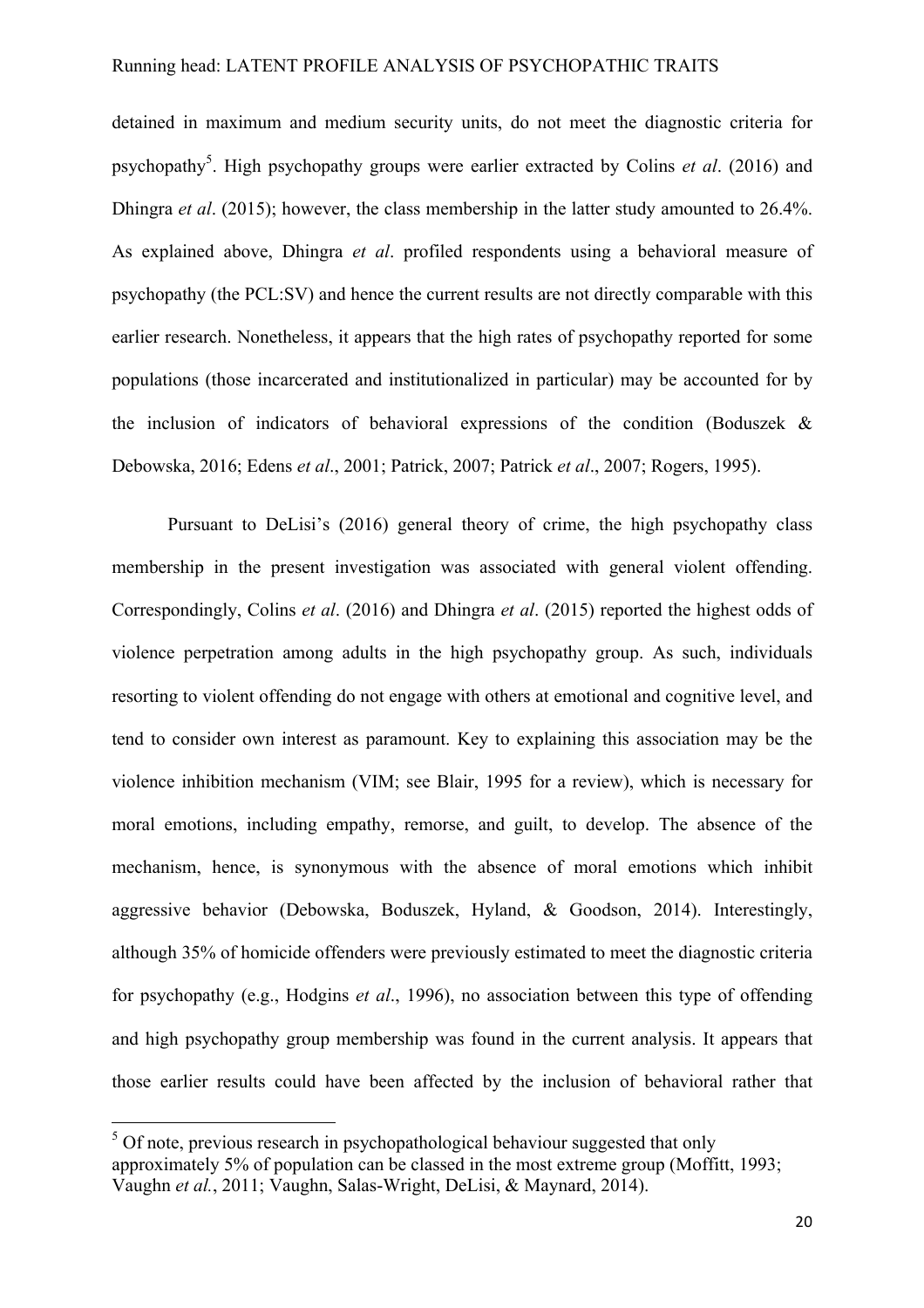interpersonal/affective psychopathy dimensions. It must also be noted here that some past as well as the present homicide samples included inmates sentenced for both manslaughter and murder, i.e., individuals *with* (the latter group) and *without* (the former group) the *intent* to kill. Given this crucial psychological distinction, it seems that the proportion of each offender type in the total sample used can have a profound impact on overall findings. Thus, it is recommended that future studies treat such offenders as two separate groups.

The present study should be interpreted in the context of several limitations. First, the use of self-report data among a sample of prisoners whose command of language may be poor, could have introduced several well-known limitations, such as response bias. Given psychopaths' increased manipulativeness, the use of a self-report psychopathy measure could have also resulted in skewed findings. However, the same limitation pertains to evaluations performed by trained raters, who may be misled by skilled assessees. Still, it is recommended that future research focuses on developing a personality-based psychopathy checklist to counter the problems associated with self-report questionnaires. Second, we only recruited a sample of male inmates. Although Colins *et al*. (2016) demonstrated that subtypes of psychopathy do not differ for the two genders among community participants, future studies should explore whether psychopathy profiles remain invariant for male and female offenders. Additionally, the current study found no association between psychopathy and homicide offending, but we did not distinguish between the types of homicides. To build on this interesting result, future psychopathy profiling research should aim to assess whether certain forms of homicide (e.g., gang homicide, sexual homicide, armed robbery homicide) are more likely to be perpetrated by offenders scoring high on all psychopathy dimensions. Lastly, prior research suggested that participants' IQ scores may be a decisive factor in the expression of psychopathic traits and associated behaviors (see Bate, Boduszek, Dhingra, &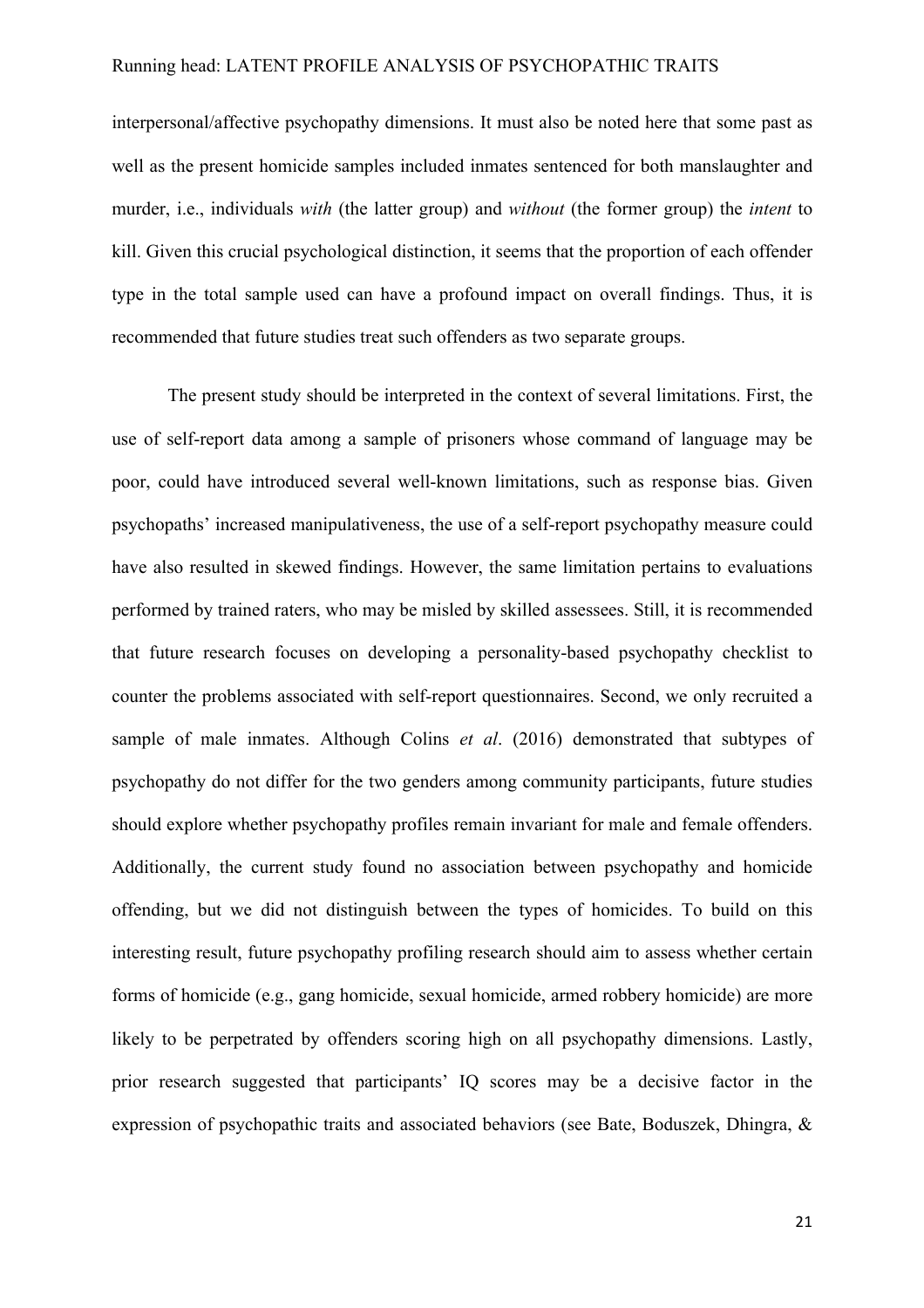Bale, 2014; Boduszek *et al*., 2016). As such, future examinations of psychopathy profiles among both forensic and non-forensic populations should control for this important aspect.

Despite these limitations, the present research has some important strengths and practical implications. First, this was the first study to profile individuals based on a personality-derived psychopathy assessment. This is important because the inclusion of lifestyle/antisocial factors in psychopathy measurement could have led to over-diagnosing the disorder among criminal samples (Boduszek & Debowska, 2016; Edens *et al*., 2001; Patrick, 2007; Patrick *et al*., 2007; Rogers, 1995). Second, since psychopathy is multi-dimensional in character, we did not limit the analysis to participants scoring particularly high on the total psychopathy scale. This enabled us to recover meaningful variants of psychopathic traits in a systematically selected representative sample of adult male prisoners and to establish how those subgroups are associated with offending behavior – a particularly vital finding for the development and provision of appropriate treatment and prevention programs as well as effective risk assessment. It also appears that interventions tailored to the specific needs of individuals representing different psychopathy subgroups would be beneficial. For example, offenders with high interpersonal manipulation, who are likely to commit financial offences and crimes against property, should engage in prison programs focused on demonstrating the inappropriateness of using such tactics for personal gain. Most notably, we revealed that the prevalence of psychopathy among individuals incarcerated in medium and maximum security prisons amounts to 7% of the total prison population and hence is *much lower* than previously speculated. Using a similar research methodology<sup>6</sup>, Colins *et al.* (2016) found that as much as 12% of adults in the general population belong in a psychopathic personality group. This may indicate that the difference in intensity of psychopathic traits between forensic and non-

 $6$  With the exception of including some behavioral characteristics (i.e., impulsiveirresponsible traits) in the assessment of psychopathy, which could partly explain the high class membership rates.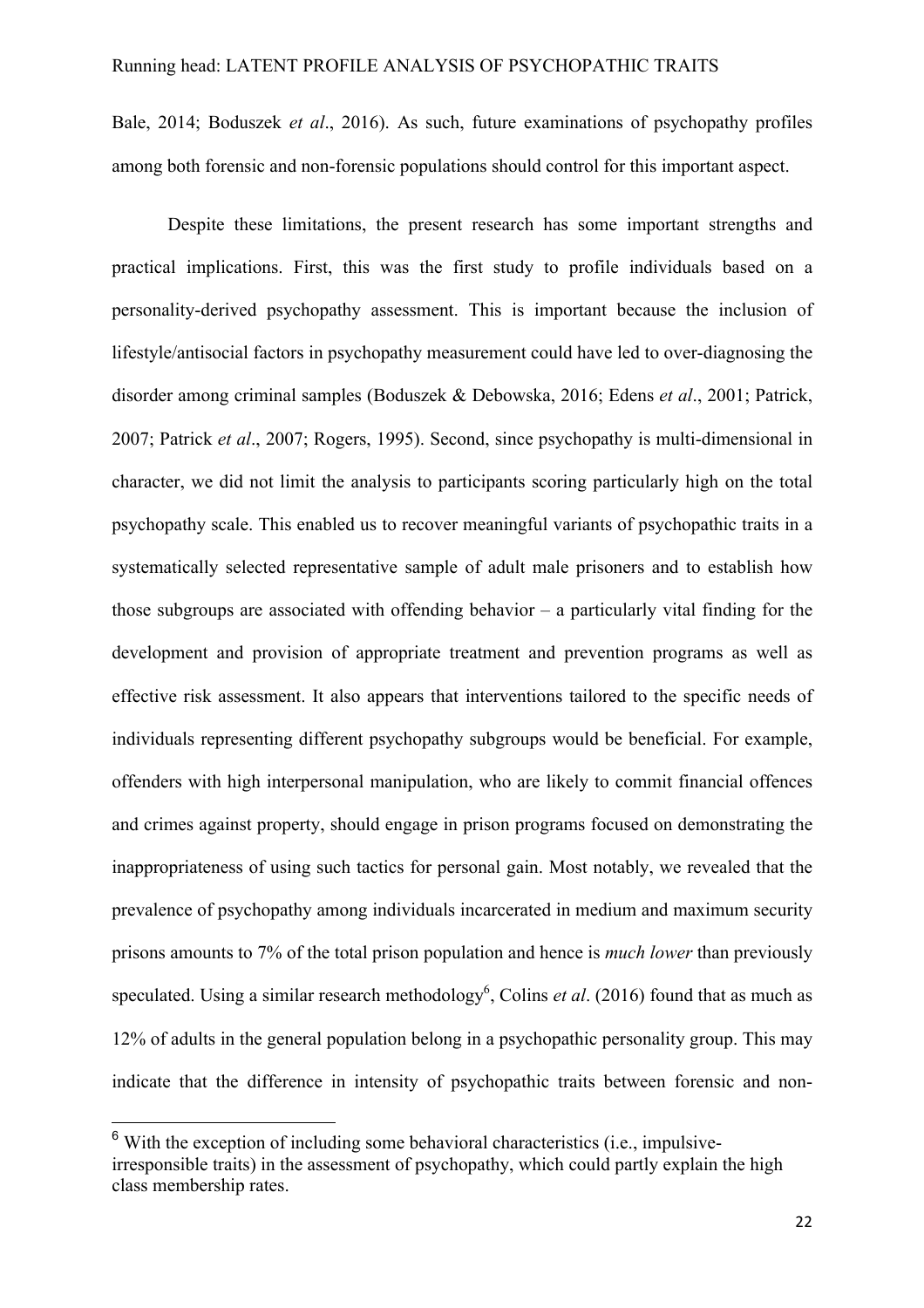forensic populations is not as pronounced as reported to date. In light of this, it is recommended that both researchers and practitioners urgently re-evaluate the currently utilized conceptualization of psychopathy and assessment methods. Additionally, psychopathy measures which index behavioral traits and rely on cut-off points for total scale ratings should be used with caution in clinical assessment of the condition.

To conclude, the present findings provide evidence for the existence of qualitatively distinct subgroups of psychopathy, which are differentially associated with white-collar, homicide, property, and general violent offences. Although some groups identified resemble those retrieved in earlier research, several dissimilarities between past and present findings may be due to the exclusion of behavioral aspects of psychopathy in the current study. Given the pioneering nature of this investigation with regard to the model of psychopathy employed, more studies are needed to verify whether the current results can be replicated using other samples and contexts.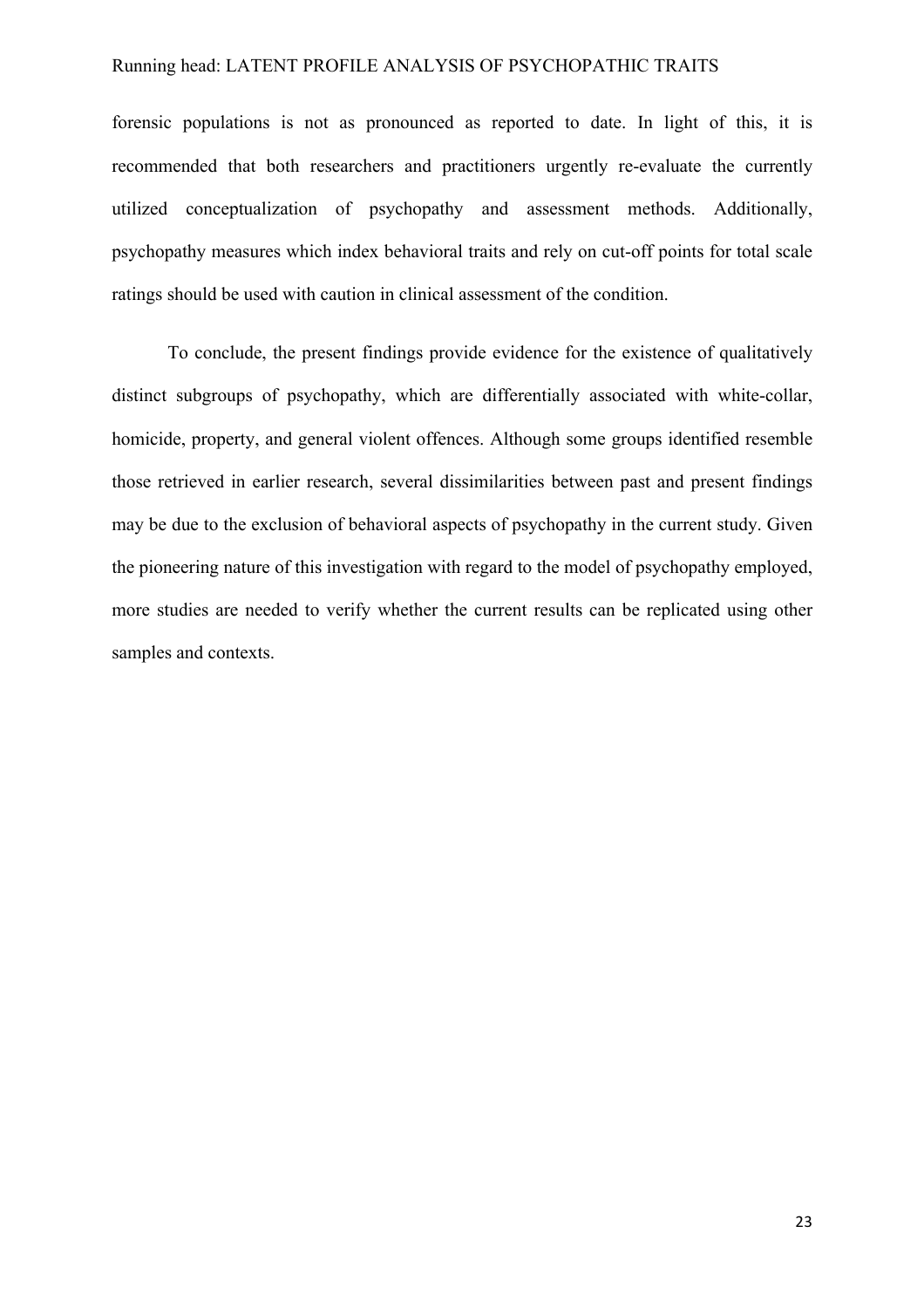#### **References**

- Akaike, H. (1987). Factor analysis and AIC. *Psychometrika*, *52*(3), 317-332. doi: 10.1007/BF02294359
- Arieti, S. (1963). Psychopathic personality: Some views on its psychopathology and psychodynamics. *Comprehensive Psychiatry, 4,* 301–312. doi: 10.1016/S0010- 440X(63)80056-5
- Bate, C., Boduszek, C., Dhingra, K., & Bale, C. (2014). Psychopathy, intelligence and emotional responding in a non-forensic sample: An experimental investigation. *The Journal of Forensic Psychiatry and Psychology, 25*(5), 600–612. doi: 10.1080/14789949.2014.943798
- Blair, R. J. R. (1995). A cognitive developmental approach to morality: Investigating the psychopath. *Cognition*, *57*(1), 1-29. doi: 10.1016/0010-0277(95)00676-P
- Boduszek, D., & Debowska, A. (2016). Critical evaluation of psychopathy measurement (PCL-R and SRP-III/SF) and recommendations for future research. *Journal of Criminal Justice*, *44,* 1-12. doi: 10.1016/j.jcrimjus.2015.11.004
- Boduszek, D., Debowska, A., Dhingra, K., & DeLisi, M. (2016). Introduction and validation of Psychopathic Personality Traits Scale (PPTS) in a large prison sample. *Journal of Criminal Justice, 46*, 9-17. doi: 10.1016/j.jcrimjus.2016.02.004
- Boduszek, D., Dhingra, D., Hyland, P., & Debowska, A. (2015). A bifactorial solution to the Psychopathy Checklist: Screening Version in a sample of civil psychiatric patients. *Criminal Behaviour and Mental Health*. doi: 10.1002/cbm.1956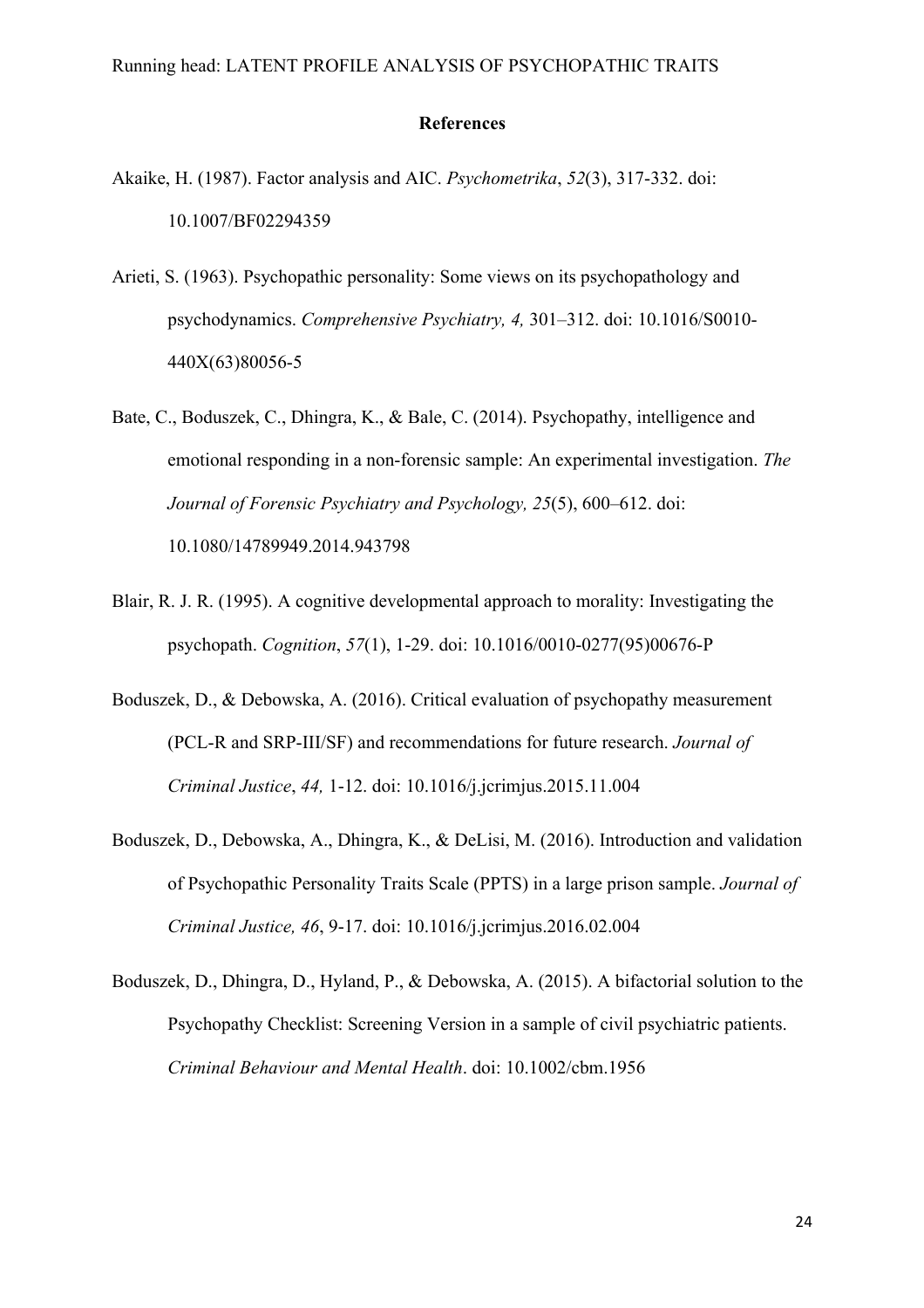- Brinkley, C.A., Newman, J.P., Widiger, T.A., & Lynam, D.R. (2004). Two approaches to parsing the heterogeneity of psychopathy. *Clinical Psychology: Social Science and Practice, 11*(1), 69-94. doi: 10.1093/clipsy.bph054
- Claes, L., Tavernier, G., Roose, A., Bijttebier, P., Smith, S. F., & Lilienfeld, S. O. (2014) Identifying personality subtypes based on the five-factor model dimensions in male prisoners: Implications for psychopathy and criminal offending. *International Journal of Offender Therapy and Comparative Criminology, 58*, 41-58. doi: 10.1177/0306624X12462013
- Coid, J., Freestone, M., & Ullrich, S. (2012). Subtypes of psychopathy in the British household population: findings from the national household survey of psychiatric morbidity. *Social Psychiatry and Psychiatric Epidemiology*, *47*(6), 879-891. doi: 10.1007/s00127-011-0395-3
- Colins, O. F., Fanti, K. A., Salekin, R. T., & Andershed, H. (2016). Psychopathic personality in the general population: Differences and similarities across gender. *Journal of Personality Disorders, 30*, 1-26. Doi: 10.1521/pedi\_2016\_30\_237
- Cooke, D. J., & Michie, C. (2001). Refining the construct of psychopathy: Towards a hierarchical model. *Psychological Assessment*, *13*(2), 171-188. http://dx.doi.org/10.1037/1040-3590.13.2.171
- Debowska, A., Boduszek, D., Hyland, P., & Goodson, S. (2014). Biological correlates of psychopathy: a brief review. *Mental Health Review Journal*, *19*(2), 110-123. http://dx.doi.org/10.1108/MHRJ-10-2013-0034
- Debowska, A., Boduszek, D., Kola, S., & Hyland, P. (2014). A bifactor model of the Polish version of the Hare Self-Report Psychopathy Scale. *Personality and Individual Differences*, *69*, 231-237. doi: 10.1016/j.paid.2014.06.001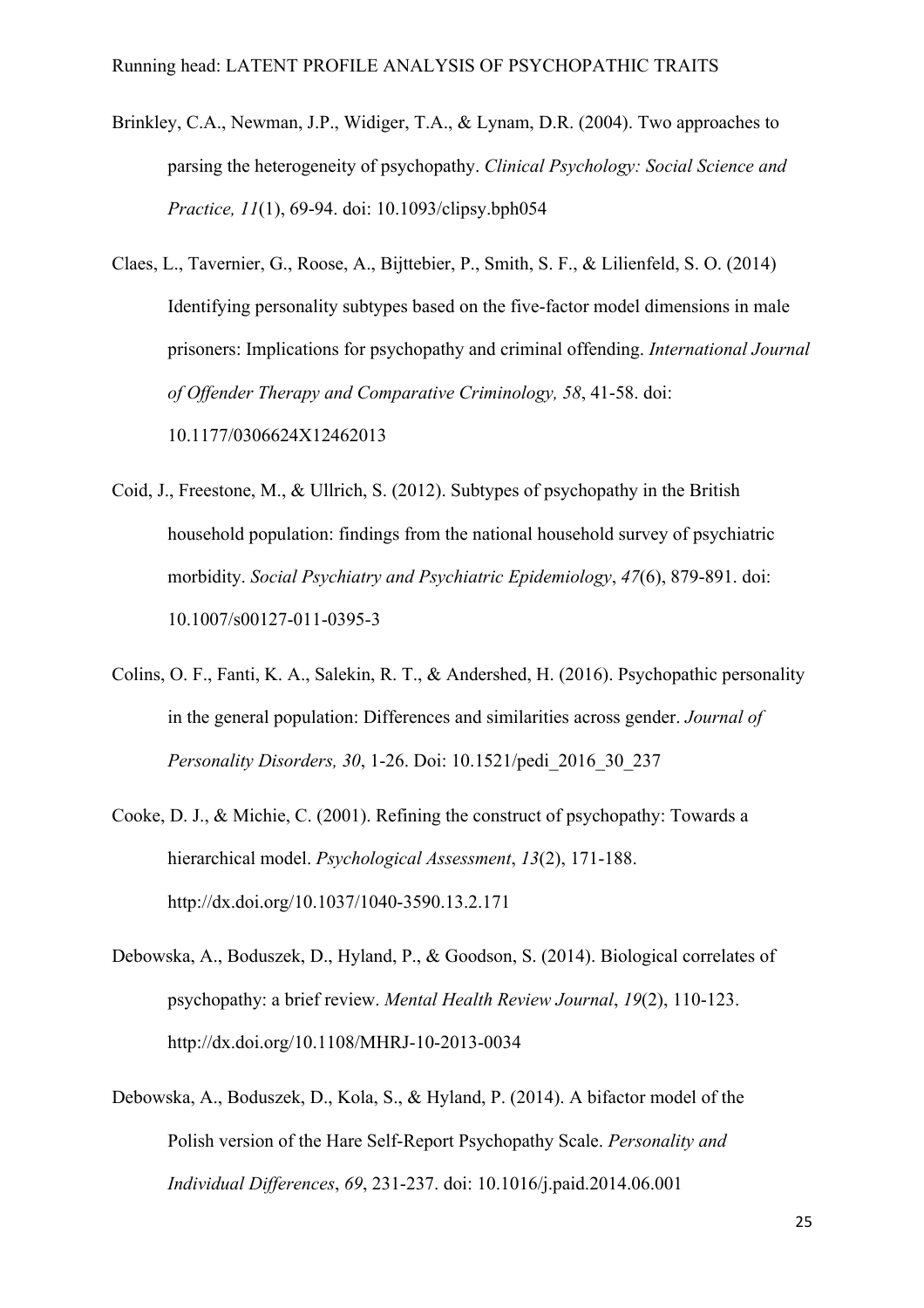- De Fruyt, F., & De Clercq, B.(2014). Antecedents of personality disorder in childhood and adolescence: Toward an integrative developmental model. *Annual Review of Clinical Psychology, 10*, 449–476. doi: 10.1146/annurev-clinpsy-032813-153634
- DeLisi, M. (2016). *Psychopathy as unified theory of crime*. New York, NY: Palgrave Macmillan.
- Dembo, R., Jainchill, N., Turner, C., Fong, C., Farkas, S., & Childs, K. (2007). Levels of psychopathy and its correlates: A study of incarcerated youths in three states. *Behavioral Sciences & The Law*, *25*(5), 717-738. doi: 10.1002/bsl.784
- Dhingra, K., & Boduszek, D. (2013). Psychopathy and criminal Behaviour: A psychosocial research perspective. *Journal of Criminal Psychology, 3*(2), 83- 107. http://dx.doi.org/10.1108/JCP-06-2013-0014
- Dhingra, K., Boduszek, D., Kola-Palmer, S. (2015). A latent class analysis of psychopathic traits in civil psychiatric patients: The role of criminal behaviour, violence, and gender. *The Howard Journal of Criminal Justice, 54*(3), 237-249. doi: 10.1111/hojo.12128
- Drislane, L. E., Patrick, C. J., Sourander, A., Sillanmäki, L., Aggen, S. H., Elonheimo, H., ... & Kendler, K. S. (2014). Distinct variants of extreme psychopathic individuals in society at large: Evidence from a population-based sample. *Personality Disorders: Theory, Research, and Treatment*, *5*(2), 154. http://dx.doi.org/10.1037/per0000060
- Edens, J. F., Skeem, J. L., Cruise, K. R., & Cauffman, E. (2001). Assessment of "juvenile psychopathy" and its association with violence: a critical review. *Behavioral Sciences and the Law*, *19*(1), 53-80. doi: 10.1002/bsl.425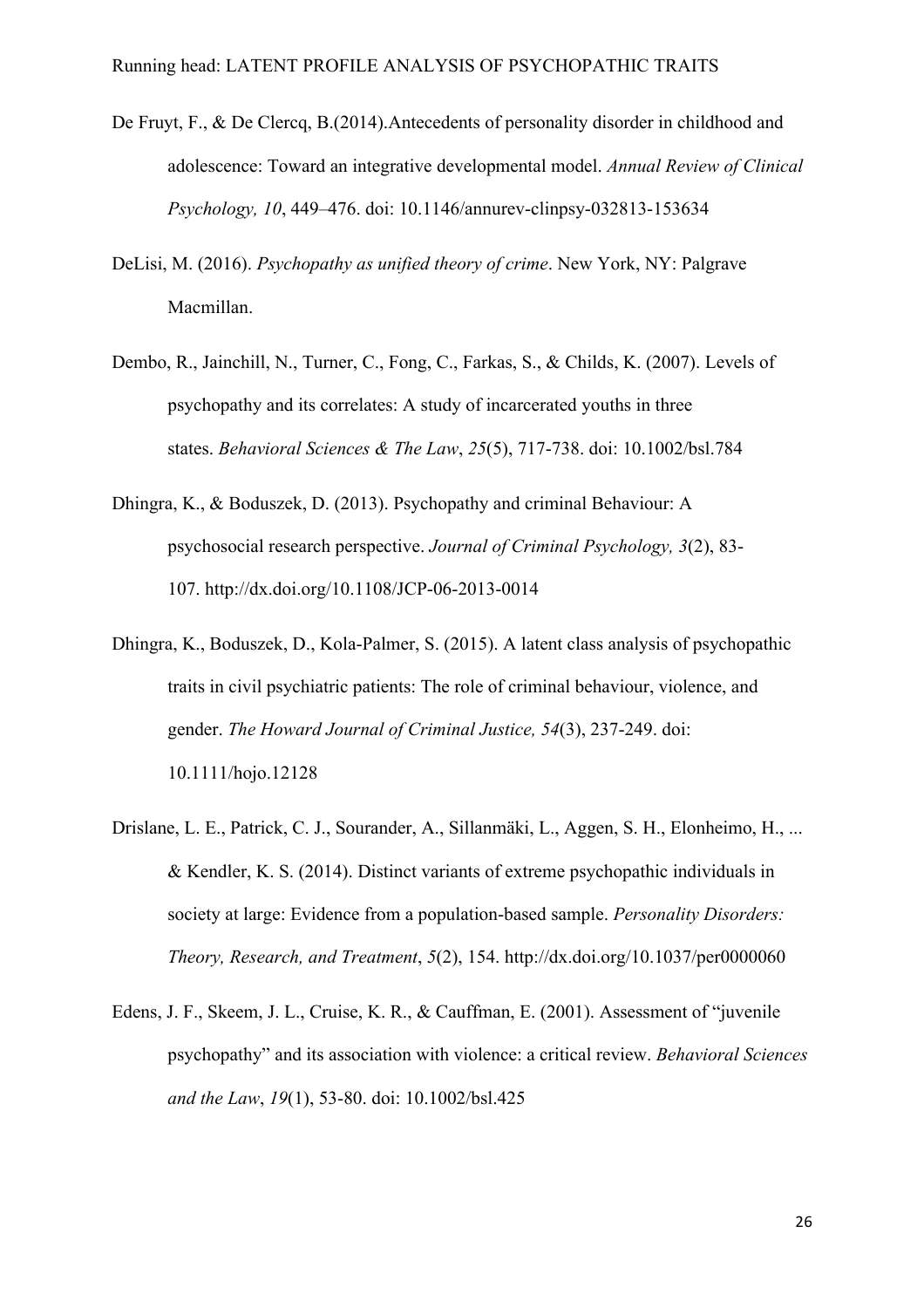- Ellard, J. (1988). The history and present status of moral insanity. *Australian and New Zealand Journal of Psychiatry, 22*, 383-389. doi: 10.3109/00048678809161346
- Falkenbach, D. M., Stern, S. B., & Creevy, C. (2014). Psychopathy variants: Empirical evidence supporting a subtyping model in a community sample. *Personality Disorders: Theory, Research, and Treatment, 5*(1), 10-19. http://dx.doi.org/10.1037/per0000021
- Francis, L.J., Brown, L.B., & Philipchalk, R. (1992). The development of an abbreviated form of the Revised Eysenck Personality Questionnaire (EPQR-A): Its use among students in England, Canada, the USA and Australia. *Personality and Individual Differences, 13,* 443–449. doi: 10.1016/0191-8869(92)90073-X
- Furr, K. D. (1993). Prediction of sexual or violent recidivism among sexual offenders: A comparison of prediction instruments. *Annals of Sex Research*, *6*(4), 271-286. doi: 10.1007/BF00856864
- Hare, R.D. (1980). A research scale for the assessment of psychopathy in criminal populations. *Personality and Individual Differences, 1*(2), 111-119. doi: 10.1016/0191-8869(80)90028-8
- Hare, R.D. (1985). Comparison of procedures for the assessment of psychopathy. *Journal of Consulting and Clinical Psychology, 53*(1), 7-16. http://dx.doi.org/10.1037/0022-006X.53.1.7
- Hare, R. D. (1991). *The Hare Psychopathy Checklist—Revised*. Toronto: Multi-Health Systems.
- Hare, R. D. (2003). *The Hare Psychopathy Checklist—Revised. 2*. Toronto: Multi-Health Systems.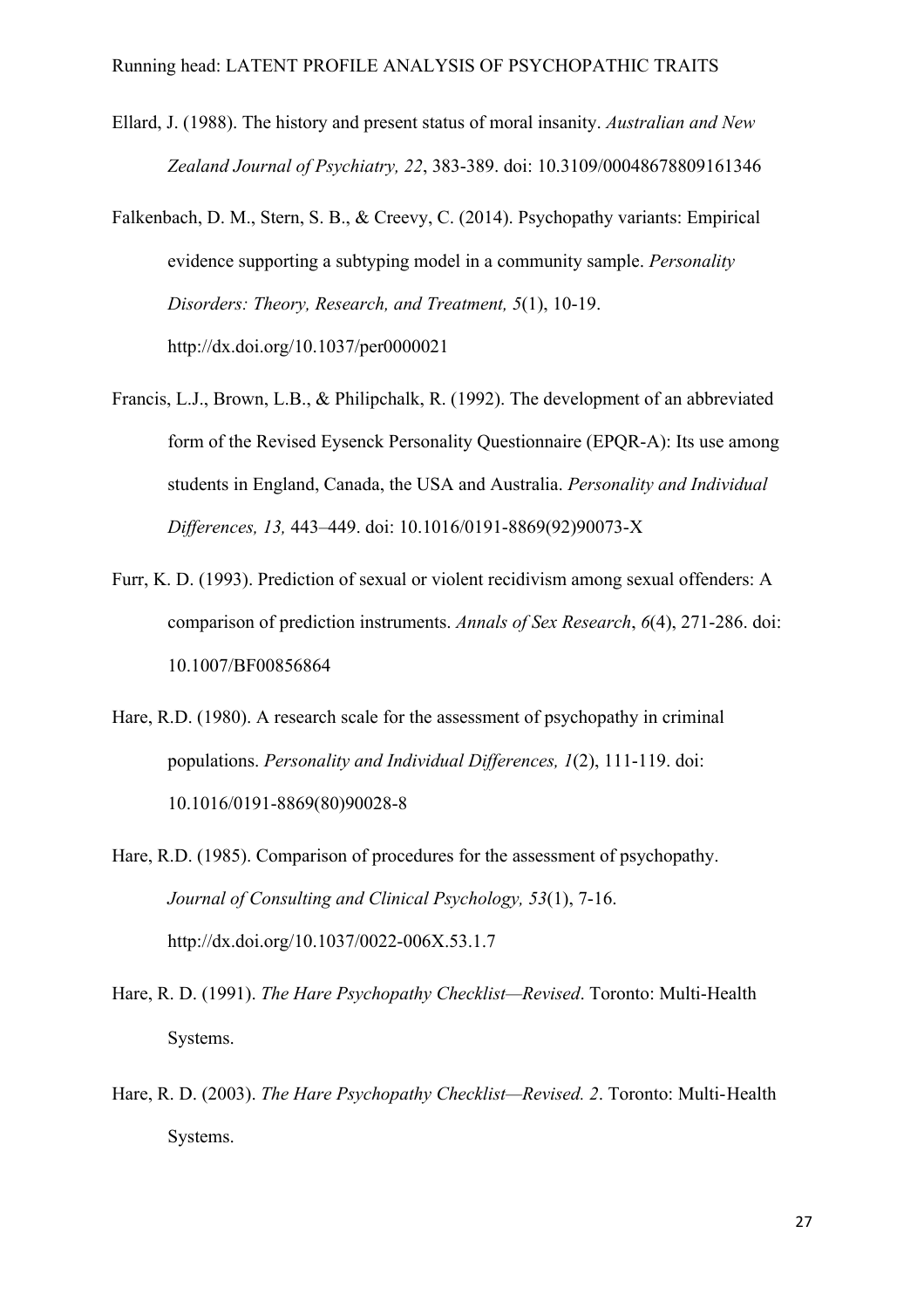- Hare, R.D., & Neumann, C. (2005). Structural models of psychopathy. *Current Psychiatry Reports, 7*(1), 57–64. doi: 10.1007/s11920-005-0026-3
- Hare, R.D., & Neumann, C.S. (2008). Psychopathy as a clinical and empirical construct. *Annual Review of Clinical Psychology, 4*, 217–246. doi: 10.1146/annurev.clinpsy.3.022806.091452
- Hart, S., Cox, D., & Hare, R. (1995) *Manual for the Psychopathy Checklist: Screening Version (PCL: SV)*. Toronto, ON: Multi-Health Systems.
- Hart, S.D., Kropp, P. R., & Hare, R. D. (1988). Performance of male psychopaths following conditional release from prison. *Journal of Consulting and Clinical Psychology, 56*, 227-232. http://dx.doi.org/10.1037/0022-006X.56.2.227
- Hart, S. D., & Hare, R. D. (1997). Psychopathy: Assessment and association with criminal conduct. In D. M. Stoff, J. Breiling, & J. D. Maser (Eds.), *Handbook of antisocial behavior* (pp. 22-35). Hoboken, NJ: John Wiley & Sons Inc.
- Hicks, B. M., Vaidyanathan, U., & Patrick, C. J. (2010). Validating female psychopathy subtypes: Differences in personality, antisocial and violent behavior, substance abuse, trauma, and mental health. *Personality Disorders: Theory, Research, and Treatment, 1*(1), 38–57. http://dx.doi.org/10.1037/a0018135
- Hodgins, S., Mednick, S. A., Brennan, P. A., Schulsinger, F., & Engberg, M. (1996). Mental disorder and crime: evidence from a Danish birth cohort. *Archives of General Psychiatry*, *53*(6), 489-496. doi: 10.1001/archpsyc.1996.01830060031004
- Lee, Z., & Salekin, R. T. (2010). Psychopathy in a noninstitutional sample: differences in primary and secondary subtypes. *Personality Disorders: Theory, Research, and Treatment, 1*(3), 153-169. http://dx.doi.org/10.1037/a0019269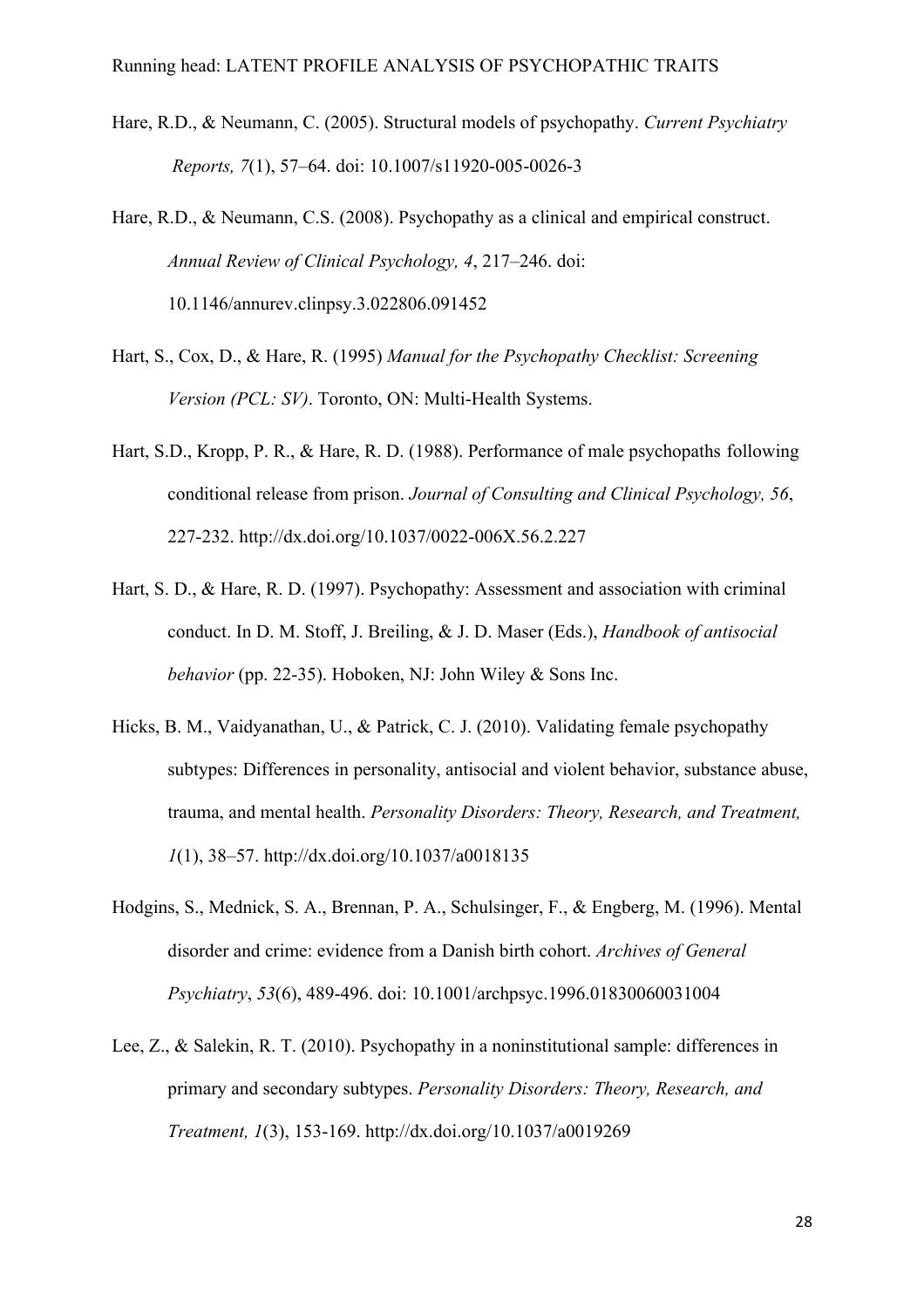- Lilienfeld, S. O., & Arkowitz, H. (2007). What "psychopath" means. *Scientific American Mind, 18*(6), 80–81. doi: 10.1038/scientificamericanmind1207-80
- Karpman, B. (1941). On the need of separating psychopathy into two distinct clinical types: The symptomatic and the idiopathic. *Journal of Criminology and Psychopathology, 3*, 112-137.
- Karpman, B. (1948). Conscience in the psychopath: Another version. *American Journal of Orthopsychiatry, 18*, 455-491. http://dx.doi.org/10.1111/j.1939-0025.1948.tb05109.x
- Kennealy, P. J., Skeem, J. L., Walters, G. D., & Camp, J. (2010). Do core interpersonal and affective traits of PCL-R psychopathy interact with antisocial behavior and disinhibition to predict violence? *Psychological Assessment, 22*(3), 569-580. http://dx.doi.org/10.1037/a0019618
- León-Mayer, E., Folino, J. O., Neumann, C., & Hare, R. D. (2015). The construct of psychopathy in a Chilean prison population. *Revista Brasileira de Psiquiatria, 37*(3), 191-196. http://dx.doi.org/10.1590/1516-4446-2014-1540
- Lo, Y., Mendell, N. R., & Rubin, D. B. (2001). Testing the number of components in a normal mixture. *Biometrika*, *88*(3), 767-778. doi: 10.1093/biomet/88.3.767
- McCuish, E. C., Corrado, R. R., Hart, S. D., & DeLisi, M. (2015). The role of symptoms of psychopathy in persistent violence over the criminal career into full adulthood. *Journal of Criminal Justice*, 43(4), 345-356. doi: 10.1016/j.jcrimjus.2015.04.008
- Moffitt, T. E. (1993). Adolescence-limited and life-course-persistent antisocial behavior: A developmental taxonomy. *Psychological Review*, *100*(4), 674-701. http://dx.doi.org/10.1037/0033-295X.100.4.674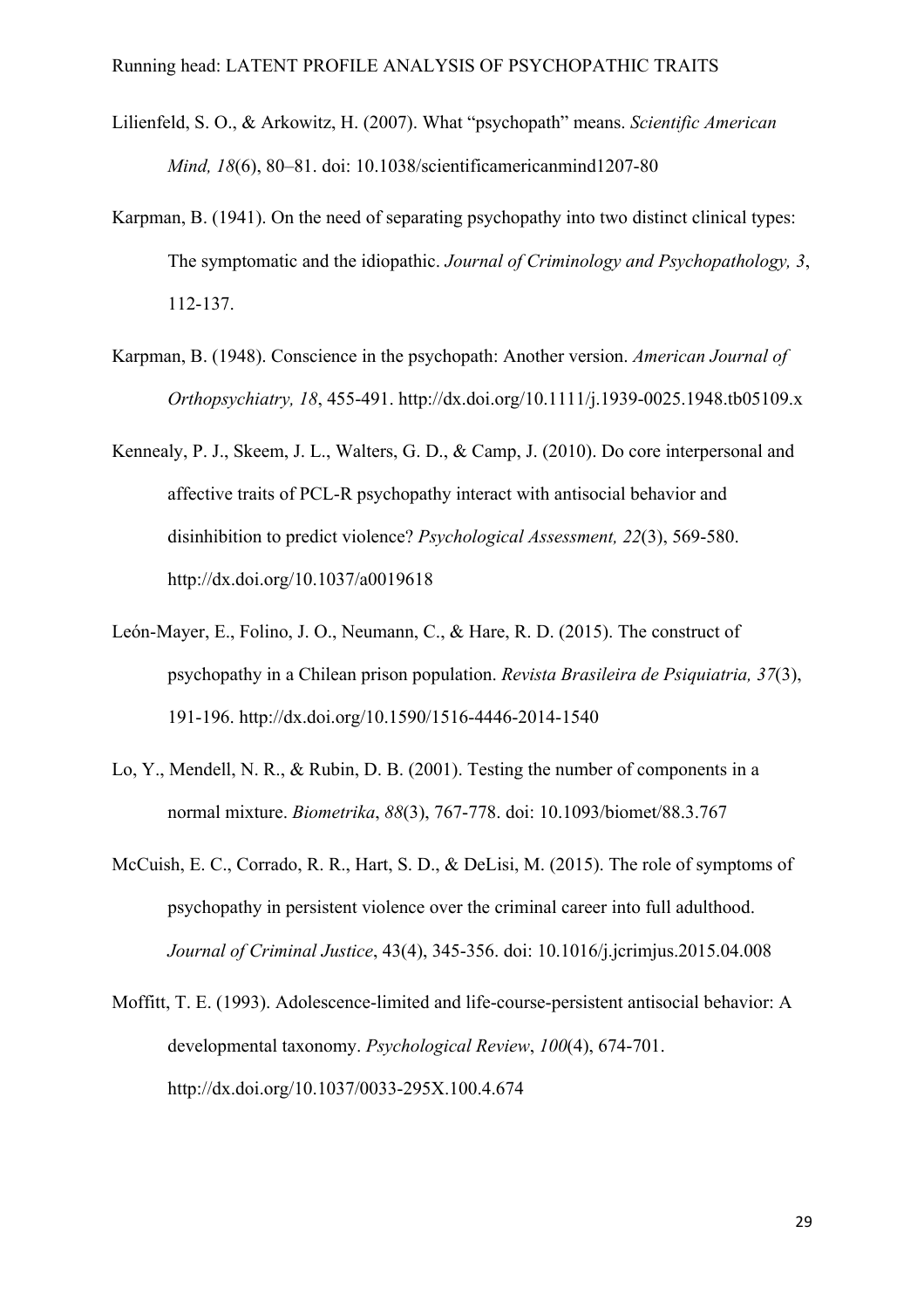- Mokros, A., Hare, R. D., Neumann, C. S., Santtila, P., Habermeyer, E., & Nitschke, J. (2015). Variants of psychopathy in adult male offenders: A latent profile analysis. *Journal of Abnormal Psychology, 124*(2), 372-386. http://dx.doi.org/10.1037/abn0000042
- Muthén, L. K., & Muthén, B. O. (1998 2015). *Mplus user guide* (7<sup>th</sup> ed.). Los Angeles, CA: Muthén & Muthén.
- Neumann, C. S., Hare, R. D., & Johansson, P. T. (2013). The Psychopathy Checklist-Revised (PCL-R), low anxiety, and fearlessness: A structural equation modeling analysis. *Personality Disorders: Theory, Research, and Treatment, 4*(2), 129-137. http://dx.doi.org/10.1037/a0027886
- Neumann, C. S., Hare, R. D., & Pardini, D. A. (2014). Antisociality and the construct of psychopathy: data from across the globe. *Journal of Personality, 83*(6), 678-692. doi: 10.1111/jopy.12127
- Nylund, K. L., Asparouhov, T., & Muthén, B. O. (2007). Deciding on the number of classes in latent class analysis and growth mixture modeling: A Monte Carlo simulation study. *Structural Equation Modeling*, *14*(4), 535-569. doi: 10.1080/10705510701575396
- Ogloff, J.R.P. (2006). Psychopathy/antisocial personality disorder. *Australian and New Zealand Journal of Psychiatry, 40*, 519–528. doi: 10.1080/j.1440-1614.2006.01834.x
- Olver, M. E., & Wong, S. C. (2015). Short-and long-term recidivism prediction of the PCL-R and the effects of age: A 24-year follow-up. *Personality Disorders: Theory, Research, and Treatment*, *6*(1), 97-105. http://dx.doi.org/10.1037/per0000095
- Patrick, C. (2007). Back to the future: Cleckley as a guide to the next generation of psychopathy research. In C. Patrick (Ed.), *Handbook of psychopathy* (pp. 605– 617). New York: Guilford Press.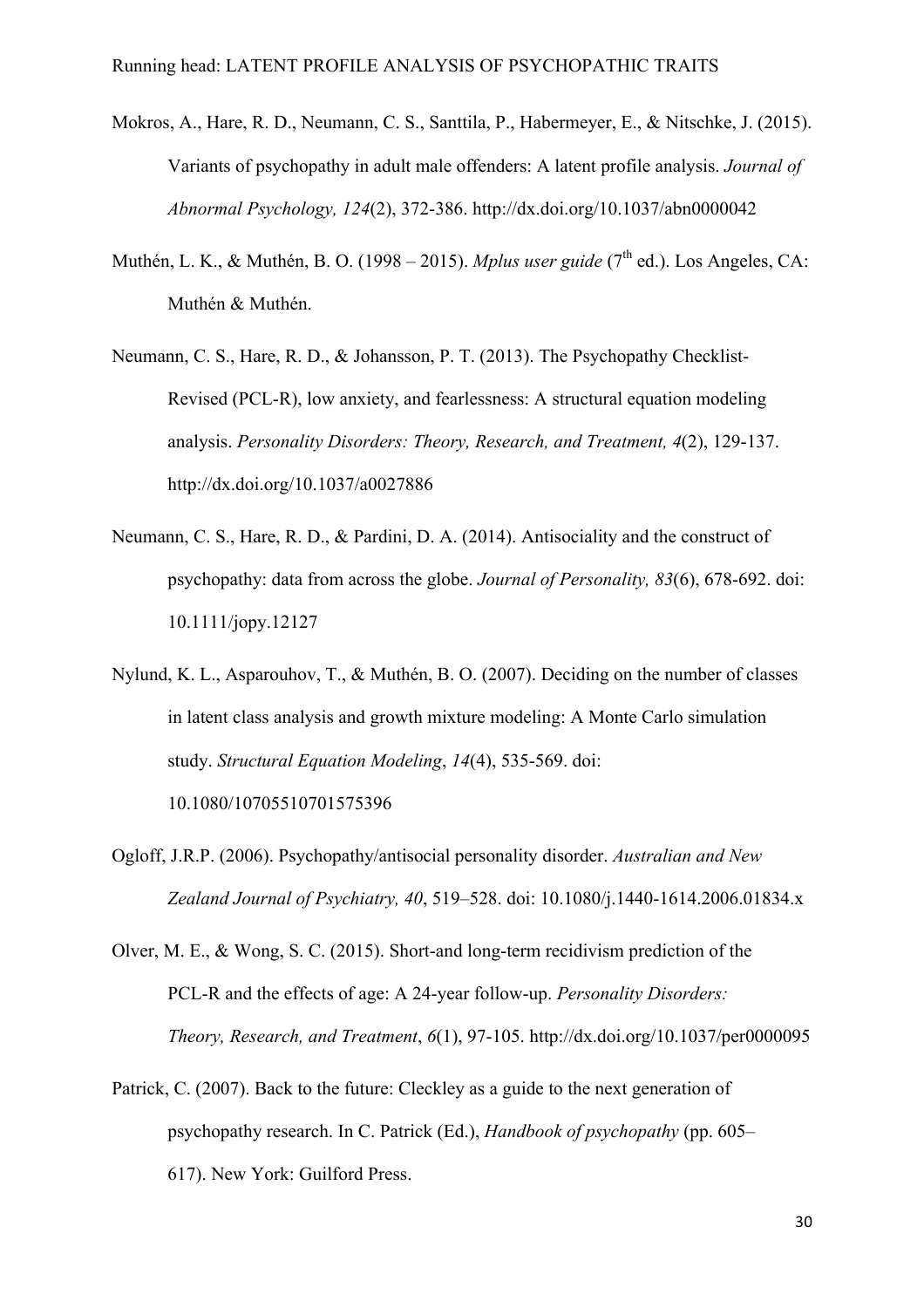- Patrick, C. J., & Drislane, L. E. (2015). Antisocial personality disorder and psychopathy. In P. H. Blaney, R. F. Krueger, & T. Millon (Eds.), *Oxford textbook of psychopathology*  (pp. 681–706). New York, NY: Oxford University Press.
- Patrick, C. J., Hicks, B. M., Nichol, P. E., & Krueger, R. F. (2007). A bifactor approach to modeling the structure of the psychopathy checklist-revised. *Journal of Personality Disorders*, *21*(2), 118. doi: 10.1521/pedi.2007.21.2.118
- Paulhus, D.L., Neumann, C.S., & Hare, R.D. (2016). *Manual for the Self-Report Psychopathy Scale*. Toronto: Multi-Health Systems.
- Quinsey,V. L., Rice, M. E., & Harris, G. T. (1995). Actuarial prediction of sexual recidivism. *Journal of Interpersonal Violence, 10*(1)*,* 85-105. doi: 10.1177/088626095010001006
- Ramaswamy, V., DeSarbo, W. S., Reibstein, D. J., & Robinson, W. T. (1993). An empirical pooling approach for estimating marketing mix elasticities with PIMS data. *Marketing Science*, *12*(1), 103-124. http://dx.doi.org/10.1287/mksc.12.1.103
- Rice, M. E., Harris, G. T., & Quinsey, V. L. (1990). A follow-up of rapists assessed in a maximum security psychiatric facility. *Journal of Interpersonal Violence, 5*(4), 435- 448. doi: 10.1177/088626090005004001
- Rogers R. (1995). *Diagnostic and structured interviewing: A handbook for psychologists*. Odessa, FL: PAR.
- Schwarz, G. (1978). Estimating the dimension of a model. *The Annals of Statistics*, *6*(2), 461- 464. http://projecteuclid.org/euclid.aos/1176344136
- Sclove, S. L. (1987). Application of model-selection criteria to some problems in multivariate analysis. *Psychometrika*, *52*(3), 333-343. doi: 10.1007/BF02294360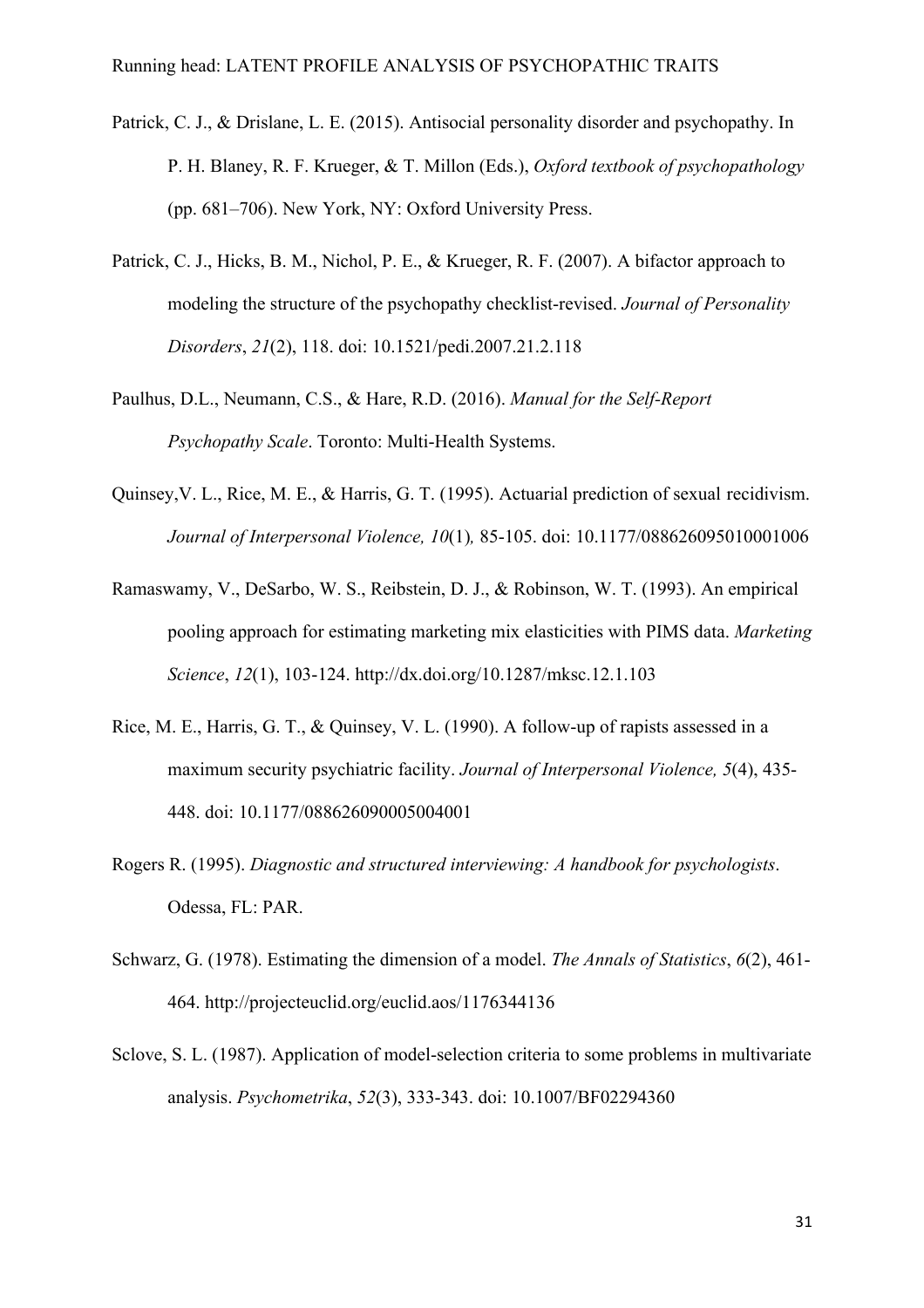- Serin, R. C. (1996). Violent recidivism in criminal psychopaths. *Law and Human Behavior*, *20*(2), 207. http://dx.doi.org/10.1007/BF01499355
- Serin, R. C., & Amos, N. L. (1995). The role of psychopathy in the assessment of dangerousness. *International Journal of Law and Psychiatry*, *18*(2), 231-238. doi: 10.1016/0160-2527(95)00008-6
- Serin, R. C., Peters, R. D., & Barbaree, H. E. (1990). Predictors of psychopathy and release outcome in a criminal population. *Psychological Assessment: A Journal of Consulting and Clinical Psychology*, *2*(4), 419. http://dx.doi.org/10.1037/1040- 3590.2.4.419
- Shevlin, M., Murphy, J., Dorahy, M.J., & Adamson, G. (2007). The distribution of positive psychosis-like symptoms in the population: a latent class analysis of the National Comorbidity Survey. *Schizophrenia Research*, *89*(1), 101–9. doi:10.1016/j.schres.2006.09.014
- Skeem, J. L., & Cooke, D. J. (2010a). Is criminal behavior a central component of psychopathy? Conceptual directions for resolving the debate. *Psychological Assessment, 22*(2)*,* 433–445. http://dx.doi.org/10.1037/a0008512
- Skeem, J. L., & Cooke, D. J. (2010b). One measure does not a construct make: Directions toward reinvigorating psychopathy research—reply to Hare and Neumann (2010). *Psychological Assessment, 22*(2), 455-459. http://dx.doi.org/10.1037/a0014862
- Skeem, J., Johansson, P., Andershed, H., Kerr, M., & Louden, J. E. (2007). Two subtypes of psychopathic violent offenders that parallel primary and secondary variants. *Journal of Abnormal Psychology, 116*(2), 395-409. http://dx.doi.org/10.1037/0021- 843X.116.2.395